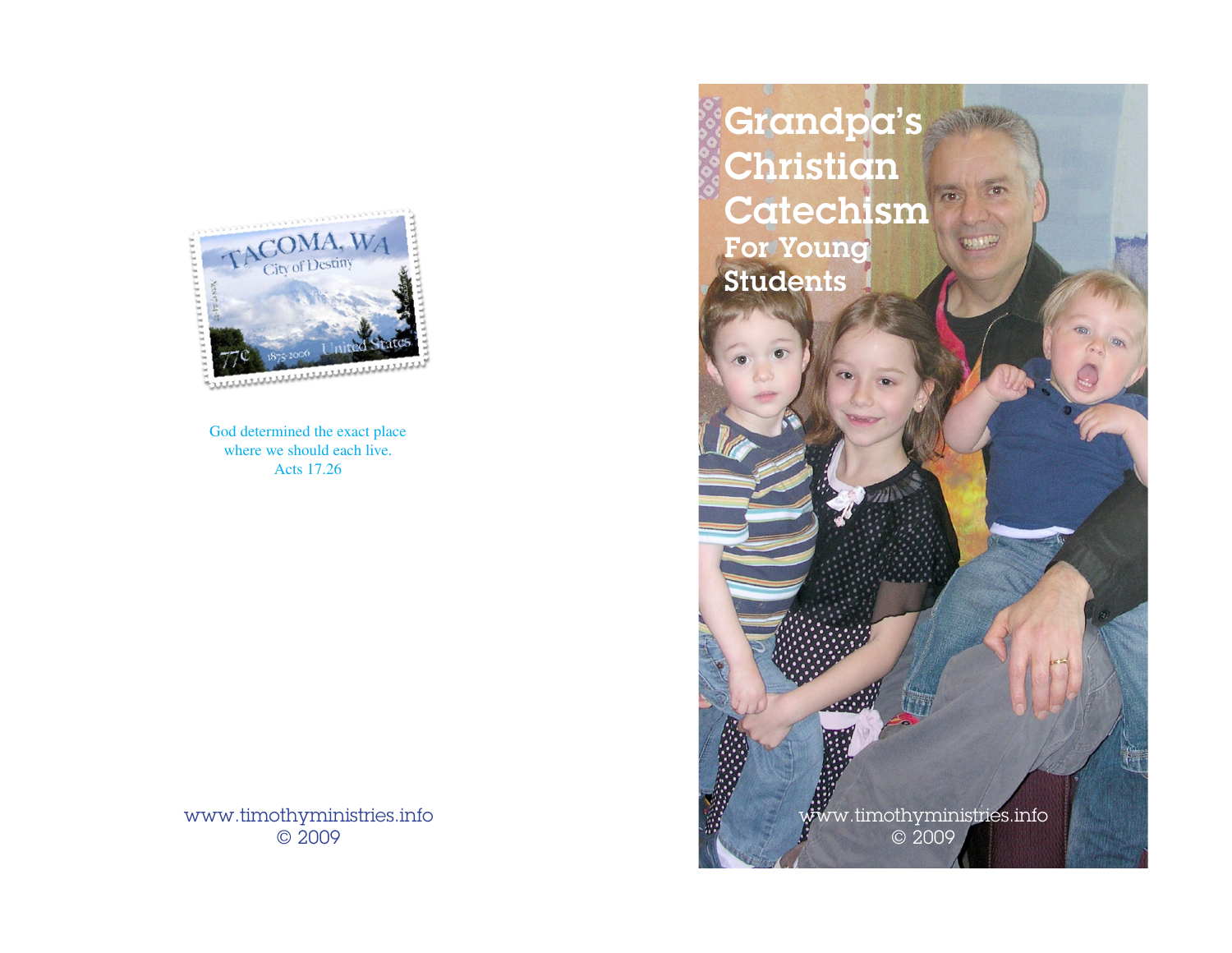### **Scripture Index**

| FOR         |
|-------------|
| Alexandria, |
| Micah,      |
| Noah,       |
| Annalise    |
| and         |
| Maximus     |

|                       |            |                     | 32     | 1Jo 4.8               |              |
|-----------------------|------------|---------------------|--------|-----------------------|--------------|
| Rom 8.29              | 37<br>30   | Phi 3.21            | 42, 50 |                       | 26, 44<br>26 |
| Rom 8.34<br>Rom 11.25 | 32         | Col 1.9<br>Col 1.15 | 37     | 1Jo 4.9-10<br>1Jo 5.1 | 22           |
| Rom 11.26             | 32         | Col 1.17            | 25     | 1Jo 5.11              | 40           |
| Rom 12.1-2            | 36         | Col 1.22            | 23     | Rev 2.26-27           | 33           |
| Rom 12.5              | 51         | Col 3.10            | 36     | Rev 3.21              | 38           |
| Rom 12.6-8            | 47         | Col 3.12            | 42     | Rev 5.10              | 37           |
| Rom 12.21             | 42         | Col 3.23-24         | 38     | Rev 11.18             | 39           |
| Rom 13.8              | 57         | Col 4.17            | 50     | Rev 19.6              | 24           |
| Rom 14.8              | 57         | 1Th 3.12            | 42, 50 | Rev 19.7-8            | 37           |
| 1Co 2.12              | 42,50      | 1Th 4.16-17         | 31     | Rev 20.5              | 37           |
| 1Co 2.12-14           | 45         | 1Th 5.17            | 54     | <b>Rev 20.6</b>       | 33           |
| 1Co 3.8               | 39         | 1Ti 2.5             | 38     | Rev 21.2-3            | 37           |
| 1Co 4.5               | 38         | 1Ti 4.13            | 53     | Rev 21.4              | 58           |
| 1Co 6.3               | 38         | 2Ti 1.7             | 42     | Rev 22.4              | 34,58        |
| 1Co 11.23-26          | 53         | 2Ti 3.12            | 41     |                       |              |
| 1Co 12.7              | 47         | 2Ti 3.15            | 11     |                       |              |
| 1Co 12.7-10,28        | 48         | 2Ti 3.16            | 7      |                       |              |
| 1Co 12.27             | 51         | 2Ti 3.16-17         | 9      |                       |              |
| 1Co 14.1              | 42, 50     | 2Ti 4.5             | 50     |                       |              |
| 1Co 15.3-8            | 17         | Tit 3.3             | 18     |                       |              |
| 1Co 15.6              | 20         | Heb 1.2             | 7, 37  |                       |              |
| 1Co 15.22             | 14         | Heb 1.3             | 25     |                       |              |
| 1Co 15.49             | 32         | Heb 4.12            | 46     |                       |              |
| 1Co 15.51-55          | 31         | Heb 4.13            | 46     |                       |              |
| 2Co 1.3-4             | 50         | Heb 7.25            | 30     |                       |              |
| 2Co 3.18              | 36         | Heb 7.26            | 23     |                       |              |
| 2Co 5.8               | 57         | Heb 9.27            | 38     |                       |              |
| 2Co 5.10              | 38         | Heb 10.25           | 53     |                       |              |
| 2Co 5.11              | 47         | Heb 11.6            | 39     |                       |              |
| 2Co 5.20              | 21         | Jam 1.27            | 36     |                       |              |
| 2Co 5.21              | 19         | Jam 5.16            | 22     |                       |              |
| Gal 5.22-23           | 42, 55, 50 | 1Pe 2.22            | 18     |                       |              |
| Gal 6.6               | 5          | 1Pe 3.7             | 50     |                       |              |
| Eph 1.17              | 42, 50     | 1Pe 3.15            | 57     |                       |              |
| Eph 1.22-23           | 51         | 1Pe 3.18            | 19     |                       |              |
| Eph 2.1               | 13         | 1Pe 3.22            | 30     |                       |              |
| Eph 2.2               | 15         | 1Pe 4.10            | 48     |                       |              |
| Eph 2.8-9             | 22         | 1Pe 4.10-11         | 42     |                       |              |
| Eph 3.16              | 42         | 1Pe 5.8             | 15     |                       |              |
| Eph 4.4-6             | 51         | 2Pe 1.4             | 35     |                       |              |
| Eph 4.11-12           | 45         | 2Pe 1.21            | 8      |                       |              |
| Eph 4.22              | 36         | 2Pe 2.4             | 15     |                       |              |
| Eph 4.30              | 49         | 1Jo 1.5             | 24     |                       |              |
| Eph 5.18              | 49         | 1Jo 2.2             | 17     |                       |              |
| Eph 5.23              | 52         | 1Jo 2.21            | 5      |                       |              |
| Eph 6.8               | 39         | 1Jo 2.27            | 45     |                       |              |
| Eph 6.12              | 15         | 1Jo 3.1             | 42, 50 |                       |              |
| Eph 6.17              | 46         | 1Jo 3.2             | 26, 31 |                       |              |
| Phi 1.9               | 42, 50     | 1Jo 3.4             | 11     |                       |              |
| Phi 1.23              | 57         | 1Jo 3.5             | 15     |                       |              |
| Phi 3.10              | 42         | 1Jo 3.8             | 15     |                       |              |
| Phi 3.12              | 42, 50     | 1Jo 4.4             | 16     |                       |              |
|                       |            |                     |        |                       |              |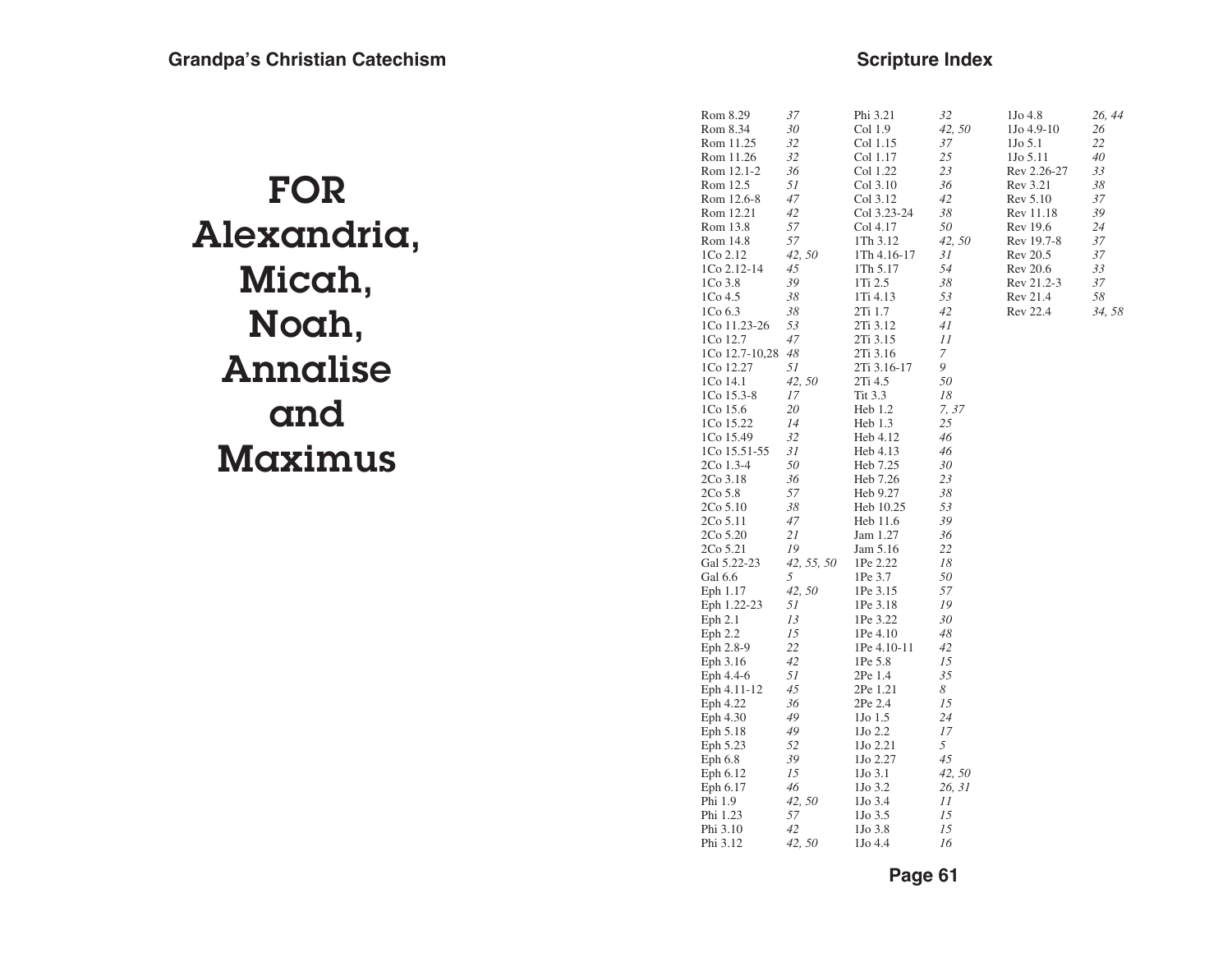#### **Scripture Index**

| Gen 1.1            | 24     | Zec 14.9     | 33     | Joh 11.21-25 | 20       |
|--------------------|--------|--------------|--------|--------------|----------|
| Gen 1.26-28        | 35     | Mat 1.18     | 27     | Joh 11.25    | 29       |
| Gen 1.27           | 35     | Mat 1.21     | 11     | Joh 11.46-48 | 18       |
| Gen 2.7            | 25     | Mat 3.16-17  | 44     | Joh 12.49    | 29       |
| Gen 2.15-17        | 14     | Mat 4.1      | 49     | Joh 14.1     | 22       |
| Gen 3.1-4          | 14     | Mat 5.11-12  | 40     | Joh 14.2     | 40       |
| Gen 3.6-10         | 14     | Mat 5.23-24  | 21     | Joh 14.3     | 40       |
| Gen 15.5           | 50     | Mat 6.3-4    | 39     | Joh 14.6     | 5, 7, 29 |
| Gen 27.29          | 42     | Mat 6.9-13   | 54     | Joh 14.9     | 7        |
| Gen 28.4           | 42, 50 | Mat 6.10     | 42, 50 | Joh 14.16    | 41       |
| Exo 20.3-17        | 12     | Mat 6.14-15  | 56     | Joh 14.24    | 29       |
| Lev $5.15$         | 19     | Mat 10.29    | 41     | Joh 14.26    | 45       |
| Lev 19.2           | 23, 35 | Mat 22.30    | 27     | Joh 15.1     | 29       |
| Deu 6.4            | 23, 43 | Mat 22.37-38 | 12     | Joh 15.8     | 42, 50   |
| Deu 8.3            | 45     | Mat 22.39    | 12     | Joh 15.13    | 41       |
| Deu 10.17-19       | 36     | Mat 24.30-31 | 31     | Joh 15.20    | 40       |
| Jos <sub>1.8</sub> | 9      | Mat 25.46    | 57     | Joh 16.8     | 46       |
| Jos 7.19-20        | 22     | Mat 27.18    | 18     | Joh 16.13    | 45       |
| 1Ki 8.27           | 43     | Mat 27.59-60 | 19     | Joh 17.5     | 28       |
| Job 34.22          | 26     | Mat 28.19    | 52     | Joh 17.8     | 7        |
| Psa 1.1-2          | 9      | Mar 1.4-5    | 22     | Joh 17.17    | 6        |
| Psa 8.4-6          | 35     | Mar 7.21-23  | 13     | Joh 17.20-23 | 56       |
| Psa 16.11          | 58     | Mar 10.18    | 23     | Joh 17.24    | 40       |
| Psa 17.15          | 58     | Luk 1.34-35  | 28     | Joh 19.3     | 19       |
| Psa 19.7           | 10     | Luk 1.37     | 24     | Joh 20.17    | 50       |
| Psa 34.6           | 11     | Luk 2.35     | 28     | Joh 20.22    | 49       |
| Psa 51.5           | 13     | Luk 2.52     | 18     | Act 1.2      | 30       |
| Psa 119.105        | 10     | Luk 3.23     | 27     | Act 1.9      | 30       |
| Pro 2.6-9          | 10     | Luk 6.13     | 52     | Act 1.11     | 31       |
| Pro 15.3           | 26     | Luk 6.35     | 40     | Act 2.18     | 50       |
| Pro 21.1           | 47     | Luk 6.36     | 35     | Act 2.23     | 17, 18   |
| Pro 31.25          | 50     | Luk 11.42    | 13     | Act 2.42     | 53       |
| Pro 31.28          | 50     | Luk 19.11-19 | 33     | Act 3.21     | 30       |
| Ecc 12.1           | 24     | Luk 21.20-21 | 41     | Act 5.3-4    | 43       |
| Ecc 12.7           | 57     | Joh 1.1-2    | 6      | Act 10.39-41 | 19       |
| Isa 11.6-9         | 34     | Joh 1.12     | 52     | Act 13.30-39 | 20       |
| Isa 11.9           | 34     | Joh 1.12-13  | 42, 50 | Act 16.31    | 22       |
| Isa 32.1-5         | 33     | Joh 3.5-7    | 45     | Act 17.30    | 21       |
| Isa 46.10          | 26     | Joh 3.6      | 14     | Act 20.28    | 52       |
| Isa 51.3           | 33     | Joh 3.17     | 28     | Act 26.20    | 22       |
| Isa 53.5-6,10      | 18     | Joh 3.20     | 24     | Rom 1.4      | 20, 27   |
| Isa 59.2           | 21     | Joh 4.24     | 25     | Rom 1.16     | 16       |
| Isa 65.22          | 34     | Joh 4.26     | 29     | Rom 3.23     | 13       |
| Jer 23.23-24       | 25     | Joh 6.51     | 29     | Rom 4.16     | 42, 50   |
| Eze 18.30          | 21     | Joh 6.63     | 45     | Rom 6.3-10   | 53       |
| Eze 48.35          | 55     | Joh 8.12     | 29     | Rom 6.9      | 20       |
| Hab 1.13           | 21     | Joh 8.18     | 29     | Rom 8.1      | 38       |
| Zec 8.19           | 5      | Joh 8.42     | 29     | Rom 8.7      | 14       |
| Zec 12.10          | 32     | Joh 8.58     | 29     | Rom 8.17     | 42,50    |
| Zec 13.1           | 32     | Joh 10.7-9   | 29     | Rom 8.28-29  | 36       |
| Zec 14.3           | 32     | Joh 10.11    | 29     | Rom 8.28-30  | 50       |
|                    |        |              |        |              |          |

# Grandpa's Christian Catechism

### For Young Students

First Edition © 2009 By Roderick Graciano

#### **CONTENTS**

|    | 1. Catechism                        | 5  |
|----|-------------------------------------|----|
|    | 2. God's Word                       | 7  |
|    | 3. The Scriptures of Our Holy Bible | 9  |
|    | 4. Salvation                        | 11 |
|    | 5. The Gospel                       | 17 |
| 6. | <b>Reconciliation</b>               | 21 |
|    | 7. God And Creation                 | 23 |
|    | 8. Jesus And His Coming             | 27 |
|    | 9. Mankind                          | 35 |
|    | 10. Rewards And Persecution         | 39 |
|    | 11. The Holy Spirit And The Trinity | 43 |
|    | 12. The Christian Life              | 51 |
|    |                                     |    |

#### **Permission**

Permission is hereby given to copy and distribute all or a portion of *Grandpa's Christian Catechism For Young Students* so long as no portion of it is sold nor used in a work that is for sale, and so long as the author is credited along with www. timothyministries.info as the source, and 2009 is indicated as the date. Any use of this work involving a monetary charge requires the express permission of the author who can be contacted at [roderick@tmin.org](mailto:roderick@tmin.org) .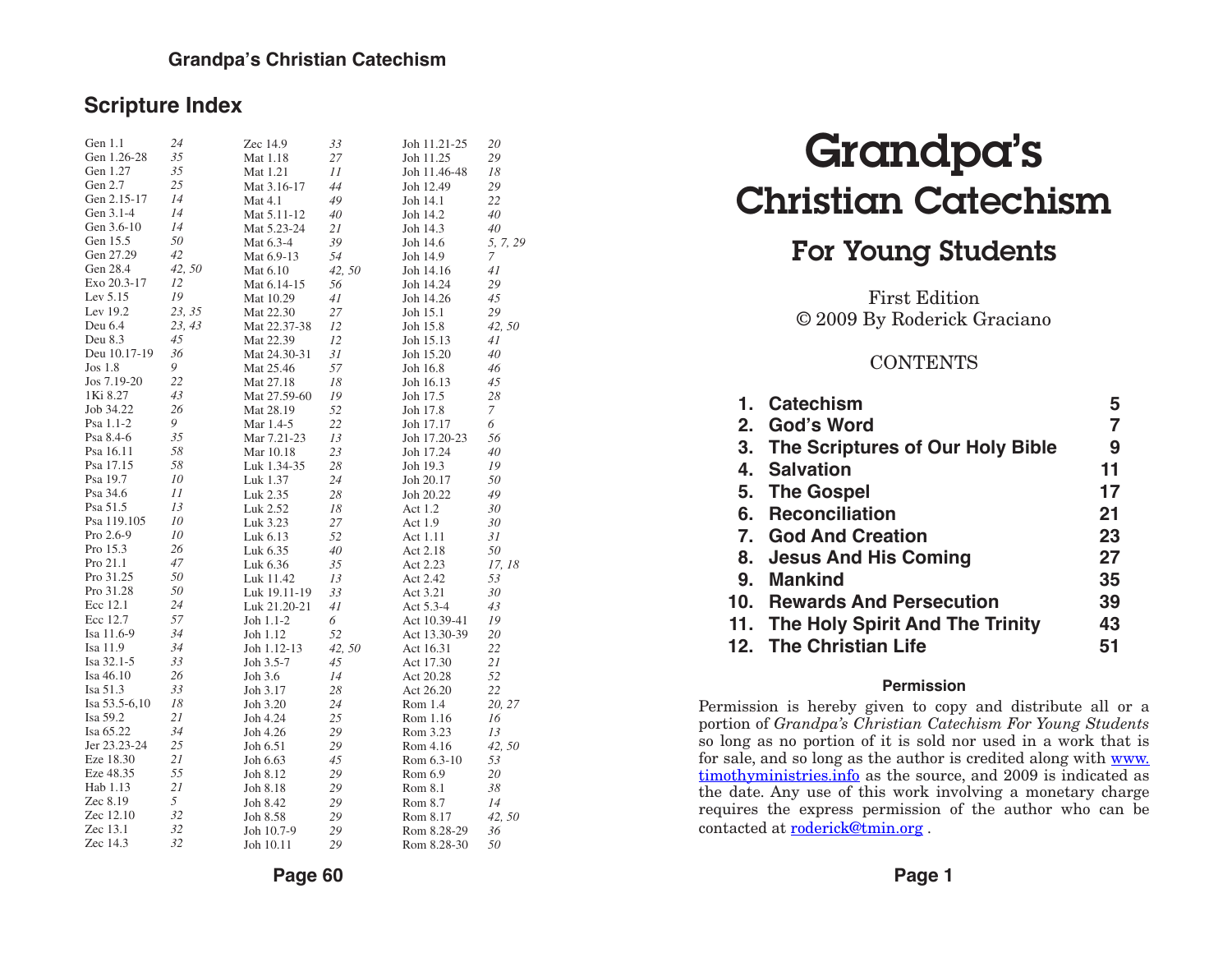### **Biblical Quotations**

All direct quotations from the Bible are taken from the NIV, unless otherwise indicated. When other versions are directly quoted, the version is given in a superscript notation. In the rare instances when a Scripture passage is translated directly from the Greek New Testament, the superscript notation is given as GRK.

### **Abbreviations Used**

- CSB *Holman Christian Standard Bible,* © 2003 by Holman Bible Publishers.
- GRK Original translation from the Greek New Testament.
- KJV *King James Version of the English Bible,* © 1997 by the Online Bible Foundation and Woodside Fellowship of Ontario, Canada.
- NAU *The New American Standard Bible,* © 1995 by The Lockman Foundation.
- NIV *The Holy Bible: New International Version,* © 1984 by International Bible Society.
- NKJ *The New King James Version,* © 1982 by Thomas Nelson, Inc.
- NLT *Holy Bible, New Living Translation, second edition,* © 2004 by Tyndale House Publishers, Inc.

### **Select Bibliography**

- Alexander, T. Desmond. *New Dictionary Of Biblical Theology* (InterVarsity Press, Downers Grove, 200).
- Grenz, Stanley J.; Guretzki, David; Nordling, Cherith Fee. *Pocket Dictionary Of Theological Terms* (InterVarsity Press, Downers Grove, 1999).
- Grudem, Wayne. *Bible Doctrine: Essential Teachings Of The Christian Faith* (Zondervan, Grand Rapids, 1999).
- Grudem, Wayne. *Christian Beliefs: Twenty Basics Every Christian Should Know* (Zondervan, Grand Rapids, 2005).
- Grudem, Wayne. *Systematic Theology: An Introduction To Bible Doctrine* (InterVarsity Press, Leicester and Zondervan, Grand Rapids, 1994).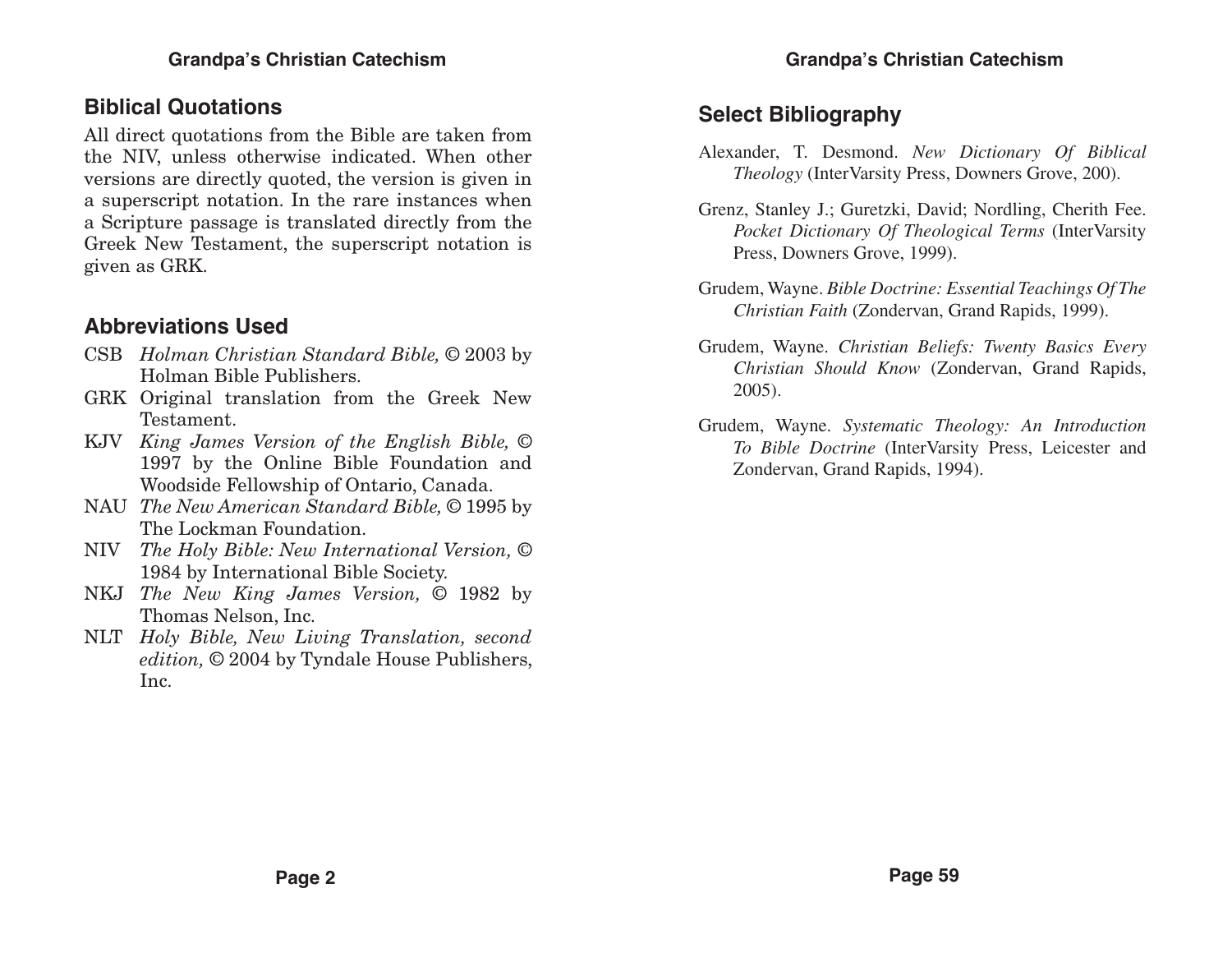34. How can we let people see our faith, hope and love at the end of our lives?

Answer: We can encourage them to trust in Jesus Christ, and we can talk to them about what we are looking forward to in the presence of Jesus (See Psalm 16.11 and 17.15).

35. Do you know what Christian Grandpas look forward to when it's time to die?

Answer: Seeing their Savior face to face (Revelation 22.4)?

Yes, that above all, but they also look forward to the time when they will be reunited with all their loved ones, children and grandchildren and live joyfully together in the Lord's presence forever and ever with no more tears (Revelation 21.4).

### **Introduction**

Love for my grandchildren motivated me to write this catechism. Our children need a theological foundation, and this little book is a tool for parents, grandparents and Sunday School teachers to help lay that foundation with biblical substance.

The Church already has its classic catechisms, of course, a stack of which I had at my side as I composed this one. However, most are in Elizabethan English and often emphasize denominational distinctions. The special characteristics of this catechism are that it:

- is written in 21<sup>st</sup>-century *American*,
- includes some of the real questions children ask (not just the questions that they *should* ask),
- allows topics to overlap rather than keeping material in strict systematic categories,
- includes questions and answers about our eschatological destiny to point children toward a future more meaningful than "eternally playing a harp on a cloud,"
- alludes to city (i.e., cultural) transformation as part of our calling,
- $\bullet$  and also on pages 42 and 50 includes blessings for sons and daughters that can be adapted by parents and grandparents to pronounce over their loved ones.

I've written for an eight-year-old, but have not avoided technical matters. Some "big words" are explained in the catechism; others will provide an opportunity for the instructor to teach the student a new vocabulary term.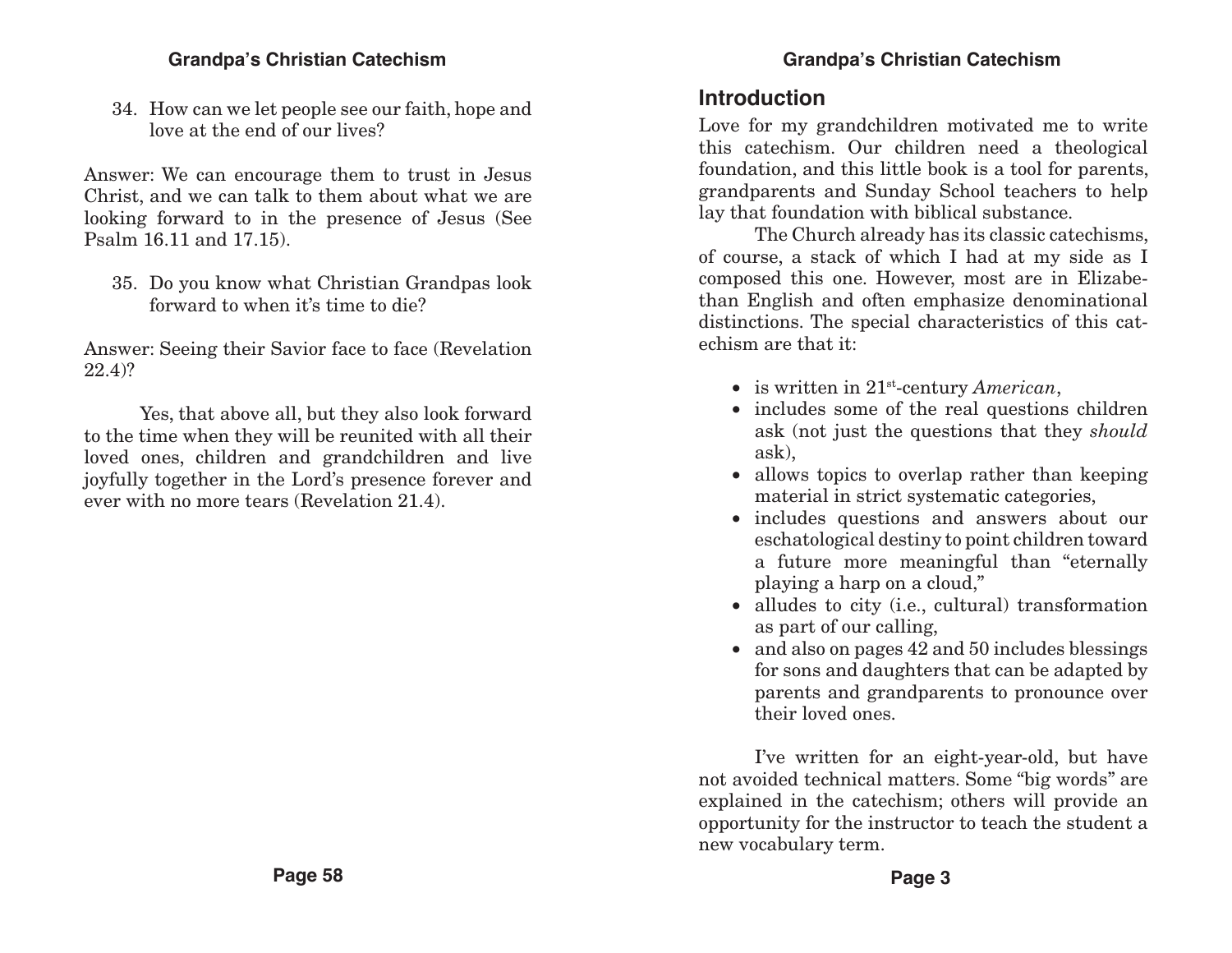A children's catechism obviously cannot provide a thorough theological education nor fully address the spiritual concerns of adults. Therefore, it is my sincere hope that children (and adults) who use this catechism have committed themselves to life-long theological study. I urge that the Bible itself and what we call *biblical theology* remain foremost in this quest, but I recognize the importance of resources on historical theology and systematic theology as well. As theological resources, I heartily recommend the works of Wayne Grudem (see the select bibliography).

Nor can a catechism take the place of straightforward Scripture memorization, or of careful exegesis! My work on this little book will have been counterproductive if it detracts from either of these disciplines or is used as a source of proof-texts. Rather, I hope it will inspire its readers to commit additional passages to memory, and to pursue deeper study of the topics it touches upon.

Please write to me with corrections and suggestions for improvement at

[roderick@tmin.org](mailto:roderick@tmin.org) .

Roderick A. Graciano Tacoma, WA, USA

#### **The Christian Life**

28. What exactly happens when a person dies?

Answer: Their body stops working and eventually turns to dust, "and [their] spirit returns to God who gave it" (Ecclesiastes 12.7).

29. So does everyone go to heaven when they die?

Answer: Saved believers go immediately to be with the Lord when they leave their bodies behind (2 Corinthians 5.8 and Philippians 1.23).

30. What about unbelievers?

Answer: God sends them to a place of everlasting punishment when they die (Matthew 25.46).

31. That makes me very sad!

Answer: Me too. That's one reason why we should take every opportunity to share with people about the hope we have because of Jesus (1 Peter 3.15).

32. Well what did you mean by "dying well"?

Answer: We should honor the Lord not only by how we live, but by how we die (Romans 14.8).

33. How can we honor the Lord by how we die?

Answer: First, we should make sure that we have asked forgiveness for our wrongs, and that we have forgiven all who have wronged us. Secondly, as much as possible we should "owe nothing to anyone except to love" them (Romans 13.8NAU). Thirdly, we should let others see our faith, hope and love — rather than fear — when death is near.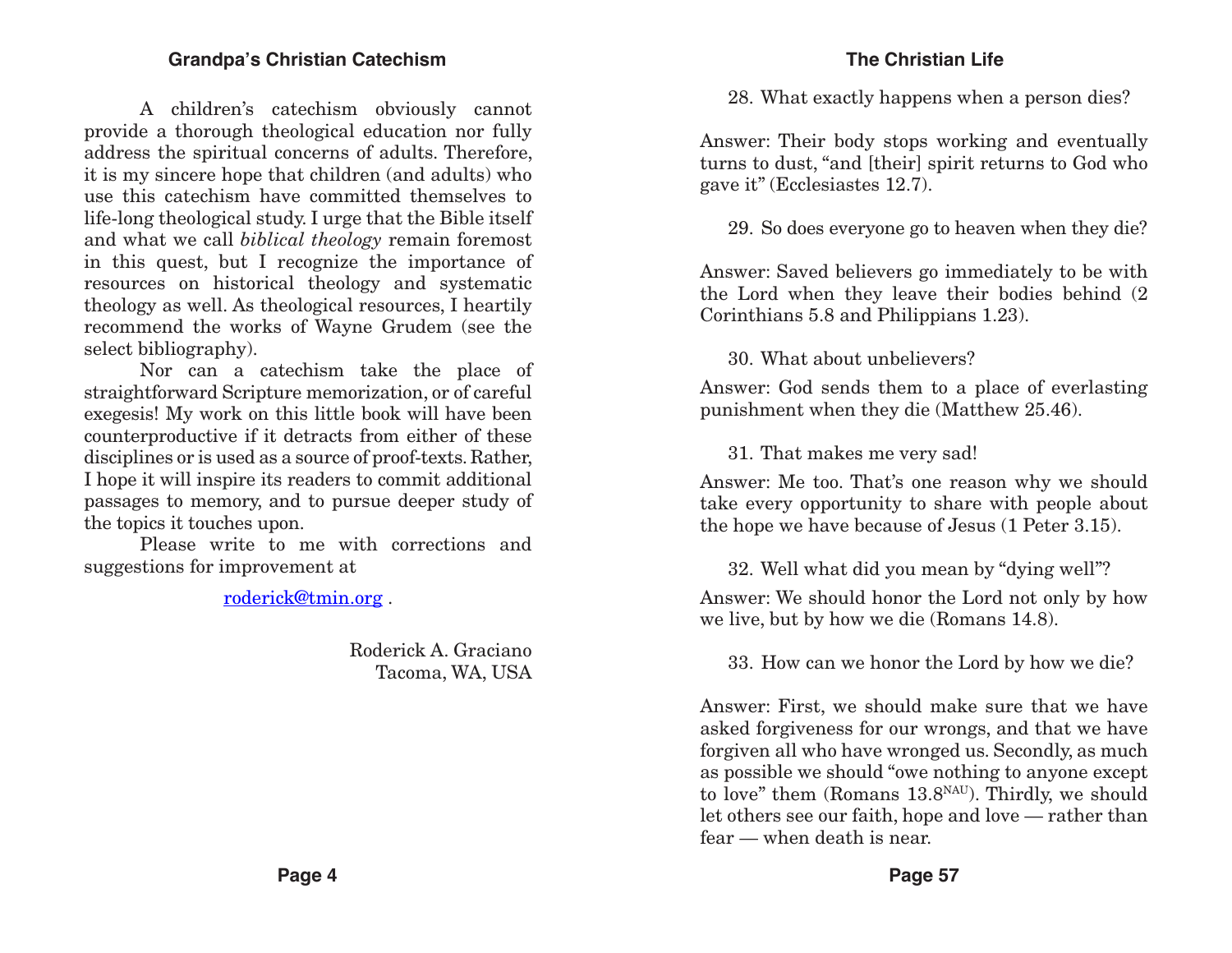24. What does it mean to "forgive our debtors"?

Answer: It means to forgive anyone who has taken something from us or has wronged us. This is very important because our Father will not forgive us if we do not forgive one another (Matthew 6.14-15), and it is also important for the health of the one Body of Christ, the Church.

25. If there is only one Body, why are there so many different kinds of Christian groups that go by different names like Baptists or Lutherans or Pentecostals?

Answer: Many of the differences between Christian groups are only cultural (they have different styles of worship), though some differences are doctrinal (they have different ways of understanding the Bible's teaching). Sadly, some of the differences arise from selfishness and competition.

26. Wouldn't it grieve the Lord Jesus to have His Body splintered because of people's selfishness?

Answer: Yes, Jesus asked His Father that His followers "be brought to complete unity to let the world know that you sent me and have loved them even as you have loved me" (John 17.20-23).

27. Thank you for helping me learn about the Christian life; is there anything else I should know?

Answer: Yes, you should learn about how to die well.

#### **Grandpa's Christian Catechism**

## Chapter 1 Catechism

#### 1. What is a catechism?

Answer: A little book of questions and answers about spiritual things.

2. Where does the word *catechism* come from?

Answer: From the Greek word *katecheo*<sup>1</sup> which means to "instruct" or "teach" (Galatians 6.6).

3. Why do we study our catechism?

Answer: To help us recognize and love the truth (Zechariah 8.19).

4. What is truth?

Answer: It is the opposite of a lie (1 John 2.21).

5. What is truth for the Christian?

Answer: First of all it is Jesus who said, "I am the way and the truth and the life" (John 14.6).

<sup>1</sup> Pronounced *cot-ee-KHE-oh.*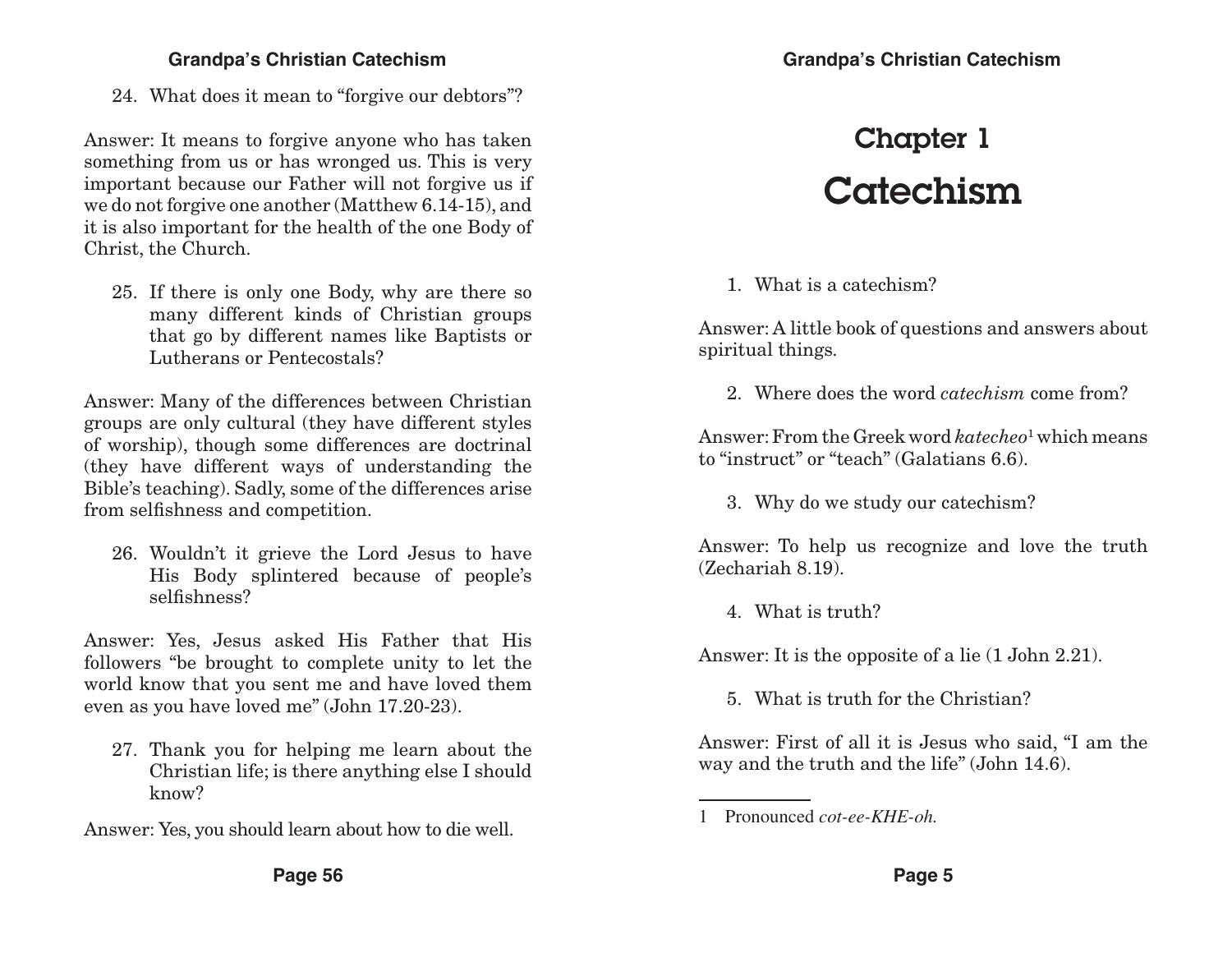6. What else is truth for the Christian?

Answer: God's word is truth (John 17.17).

7. What is God's word?

Answer: It is everything God says, but we especially call our Holy Bible and God's Son Jesus, *The Word of God* (John 1.1-2).

#### **The Christian Life**

18. What is the Kingdom of God?

Answer: It is His rule as King over creation, His people and His holy angels.

19. If God rules already, why do we pray, "Thy kingdom come"?

Answer: We are asking God to bring our lives and our world into greater submission to His rule.

20. How will we know when we are submitting our lives to God's rule?

Answer: We will notice the fruit of the Spirit in our lives.

21. What is the fruit of the Spirit?

Answer: "The fruit of the Spirit is love, joy, peace, patience, kindness, goodness, faithfulness, gentleness and self-control" (Galatians 5.22-23).

22. When will we know that our world is submitting to God's rule?

Answer: When we have safe and peaceful neighborhoods, honest businesses, and a sense of the Lord's presence in our cities (See Ezekiel 48.35).

23. Will that happen before Christ returns?

Answer: Not entirely, because evil will continue in our world until that time. However, Isaiah 58.6-12 instructs us how to join in the Lord's work of restoring and transforming our world even now.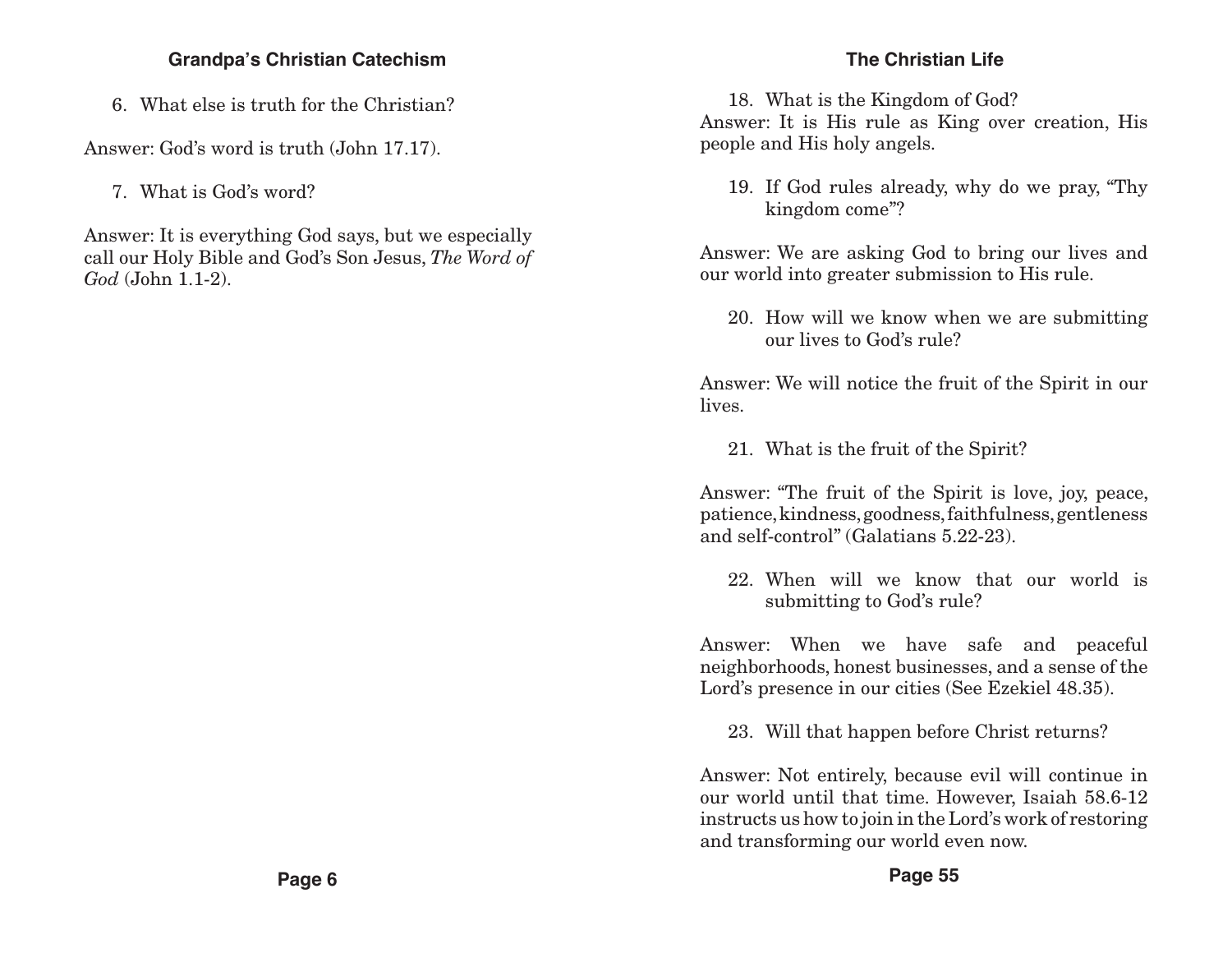14. How do *we* devote ourselves to the "breaking of bread"?

Answer: By eating with other Christians and pausing to remember our Lord's death by the symbols of bread and wine (or juice). We also do this by participating in communion services where we eat bread and drink wine (or juice) together as we prayerfully remind ourselves of Christ's atoning sacrifice.

15. How do we devote ourselves to "the prayers"?

Answer: By praying the Psalms or other Bible prayers, whether together or alone, and also by praying "without ceasing" as the Holy Spirit prompts us (1 Thessalonians 5.17).

16. Can you give me an example of a Bible prayer that's not in the book of Psalms?

Answer: There are many, but the most famous is the Lord's Prayer.

17. Can you recite the Lord's Prayer for me?

Answer:

Our Father [who] art in heaven, Hallowed be Thy name.

Thy kingdom come. Thy will be done, [On] earth as it is in heaven.

Give us this day our daily bread.

And forgive us our debts, as we forgive our debtors.

And lead us not into temptation, but deliver us from evil.

For Thine is the kingdom, and the power, and the glory, forever. Amen (Matthew 6.9-13<sup>KJV</sup>).

## Chapter 2 God's Word

1. Why is Jesus called "The Word of God"?

Answer: Because God speaks through His Son (Hebrews 1.2).

2. How has God spoken through His Son Jesus?

Answer: By the words Jesus spoke and the life he lived (John 17.8).

3. What has God the Father revealed through his Son?

Answer: Himself; anyone who has seen the Son has seen the Father (John 14.9).

4. What else has God revealed through his Son?

Answer: The way to the Father, the truth about God and man, and the source of eternal life (John 14.6).

5. Why is the Holy Bible called "The Word of God"?

Answer: Because all the Scriptures it contains are inspired by God (2 Timothy 3.16).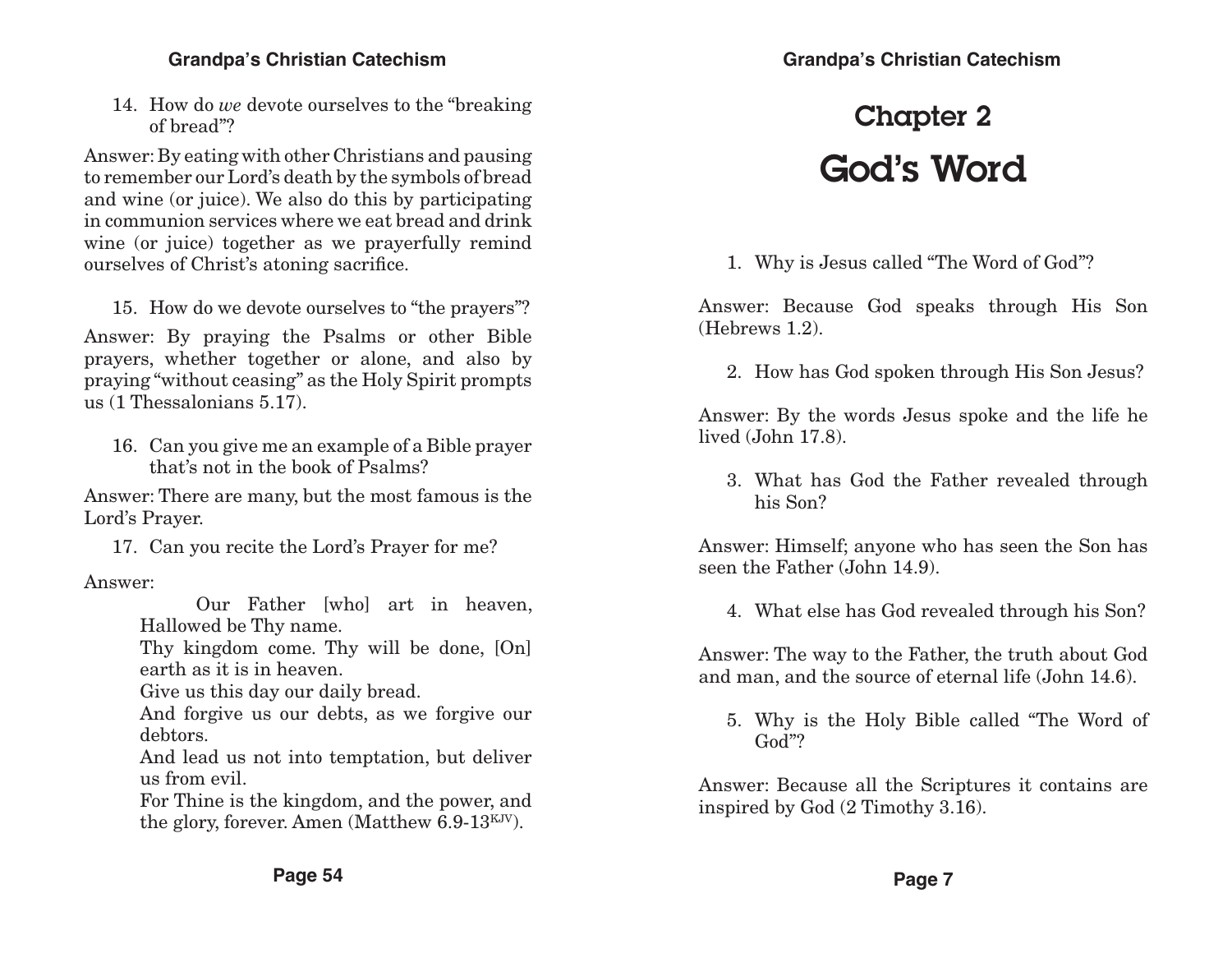6. What does *inspired* mean?

Answer: *Inspired* means to be guided by God's Holy Spirit as were the people who wrote the scriptures (2 Peter 1.21).

7. How many inspired books are in our Holy Bible?

Answer: Sixty-six; thirty-nine in the Old Testament and twenty-seven in the New Testament.

#### **The Christian Life**

#### 9. What is baptism?

Answer: Baptism is the symbolic dipping of a person in water. Christian baptism is a public act symbolizing that we have participated in Christ's death, burial and resurrection, and are now able to live a new life cleansed from our sins (Romans 6.3-10).

10. What should we do after we have been baptized?

Answer: We should imitate the first Christians and devote ourselves "to the apostles' teaching and to the fellowship, to the breaking of bread and to the prayers" (Acts 2.42GRK).

11. How do we devote ourselves to the apostle's teaching?

Answer: By studying what they wrote and explained in our Bible, and by listening to preaching and teaching that is based on the Scriptures (1 Timothy 4.13).

12. How do we devote ourselves to "the fellowship"?

Answer: By faithfully worshipping and serving with other Christians (Hebrews 10.25).

13. What is the "breaking of bread"?

Answer: When the first Christians shared a meal together, they used bread and wine to remember the Lord's body that was broken and His blood that was shed for them (1 Corinthians 11.23-26).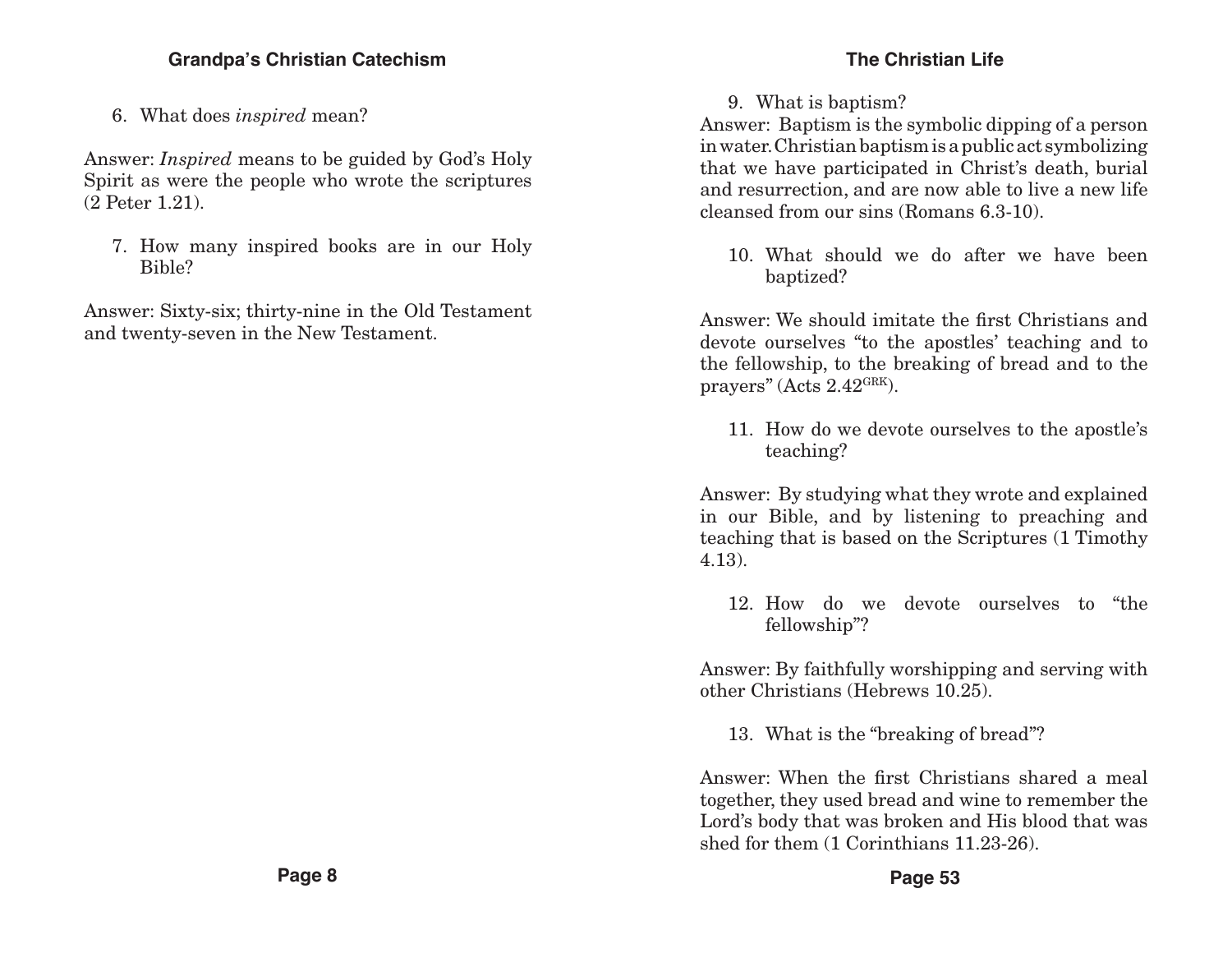4. Is there another name for the Body of Christ?

Answer: Yes, we call it the Church of God, that family of people whom "He bought with His own blood" from all times and places (Acts 20.28).

5. How do we become part of the Body of Christ, His Church?

Answer: By receiving Christ as our Savior (Ephesians 5.23). The Bible says that "as many as received Him, to them He gave the right to become children of God," that is, to become part of His family that we call the Church (John 1.12).

6. Is there anything else we must do to become part of His Church?

Answer: We cannot earn our way into God's Church anymore than we can earn our way into heaven, but there is something Jesus commands us to do to let others know we have joined God's family.

7. What is that?

Answer: Jesus and His apostles command us to be baptized "in the name of the Father and of the Son and of the Holy Spirit" (Matthew 28.19).

8. Who and what are Christ's apostles?

Answer: *Apostles* is what Jesus called some of His followers, like Peter, James, John, and Paul, to whom He gave authority to lead the first Christians, and whom He also sent to proclaim the gospel in all the world (Luke 6.13).

# Chapter 3 The Scriptures of Our Holy Bible

1. Why are the scriptures of our Holy Bible important to us?

Answer: Because the person who meditates on them day and night is blessed (Psalm 1.1-2).

2. What does it mean to meditate?

Answer: It means to think about something and enjoy it in your mind.

3. How are we blessed when we meditate on the Scriptures?

Answer: We learn how to obey God and become truly successful (Joshua 1.8)

4. How do the Scriptures help us become successful?

Answer: They equip us for every good work (2 Timothy 3.16-17).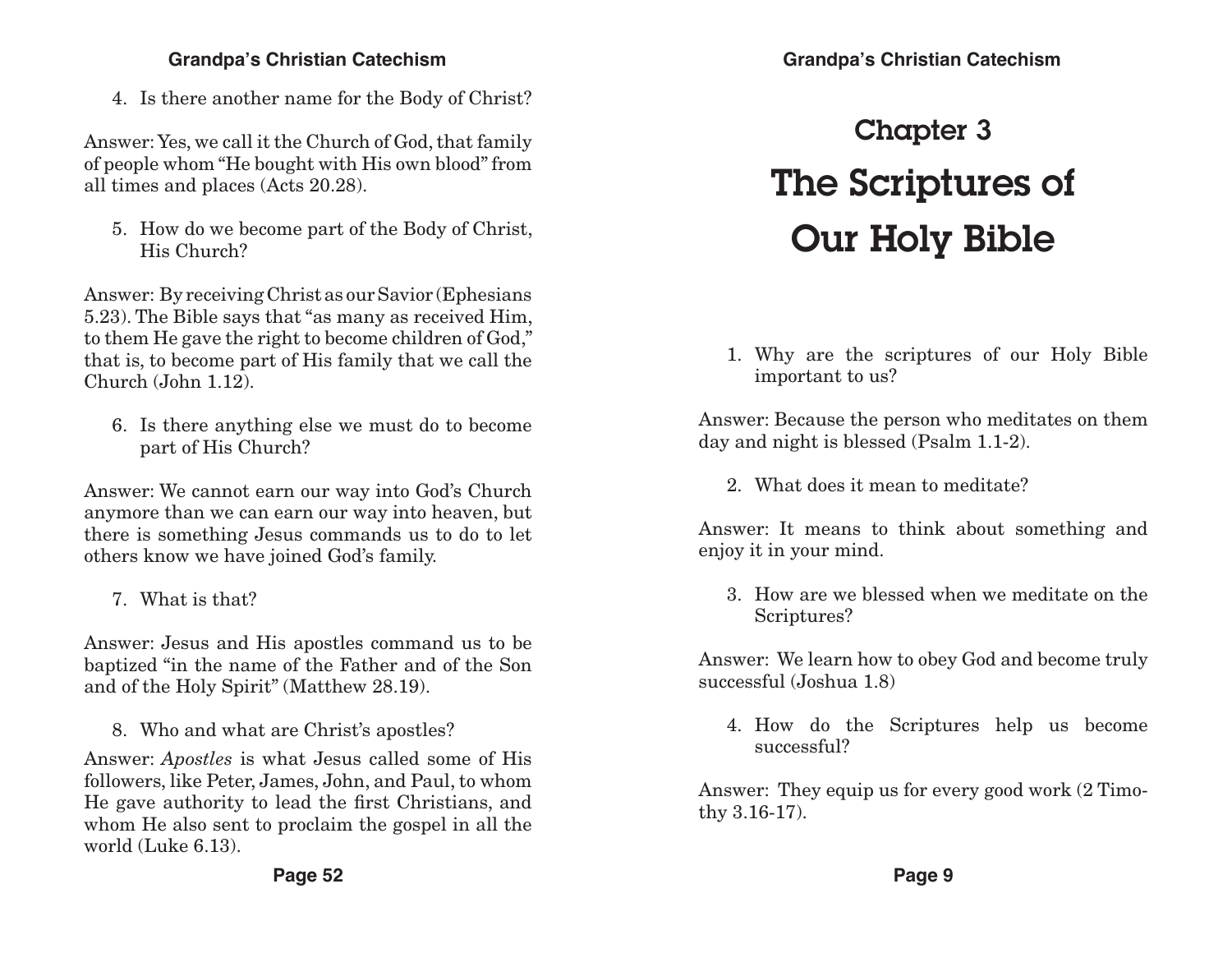5. How else are we blessed when we learn God's laws in the Scriptures?

Answer: They make us wise (Psalm 19.7).

6. What does it mean to be wise?

Answer: It means to follow the right path when we face a difficult choice (Proverbs 2.6-9).

7. What helped the Psalmist find the right path?

Answer: He said, "Your word [O Lord] is a lamp to my feet and a light for my path" (Psalm 119.105).

#### Finding Meaning In Life

Everyone wants their life to have meaning. Many search for the meaning of their life without ever finding it. What is it that gives real meaning to a person's life?

**Answer**: Meaning comes from purpose, and purpose comes from our Creator. A basketball has meaning as long as it works for the purpose its manufacturer intended. If the ball neither holds air nor bounces, it has no meaning for anyone; it's just a lump of rubber. Similarly, a person's life only has real meaning if it accomplishes the purpose for which God created it — and unlike a ball, *we sense when our lives lack meaning and purpose.* Jesus lived the supremely meaningful life, and was able to say to the Father, "I have glorified you on the earth *by completing the work You gave Me to do"* (John 17.4CSB). Like Jesus, we will find meaning in life by bringing God glory as we accomplish the special work He purposed for us.

Aren't you glad God has revealed His purposes for us in the Scriptures of our Holy Bible?

## Chapter 12 The Christian Life

1. Let's talk about the Christian life. Did you know there are seven things that there is only one of?

Answer: Yes, Ephesians 4.4-6 says,

There is one body and one Spirit — just as you were called to one hope when you were called —one Lord, one faith, one baptism; one God and Father of all, who is over all and through all and in all.

2. Why are these Seven Unities important?

Answer: We've already learned that there is only one God, but the Seven Unities help us understand that there is only one true religion and only one family of God, *the Body of Christ* (Romans 12.5 and 1 Corinthians 12.27).

3. Why do we call the family of God the Body of Christ and Jesus the Head?

Answer: Because Jesus is the leader of the family, and we are the hands and feet who do His work for Him (Ephesians 1.22-23).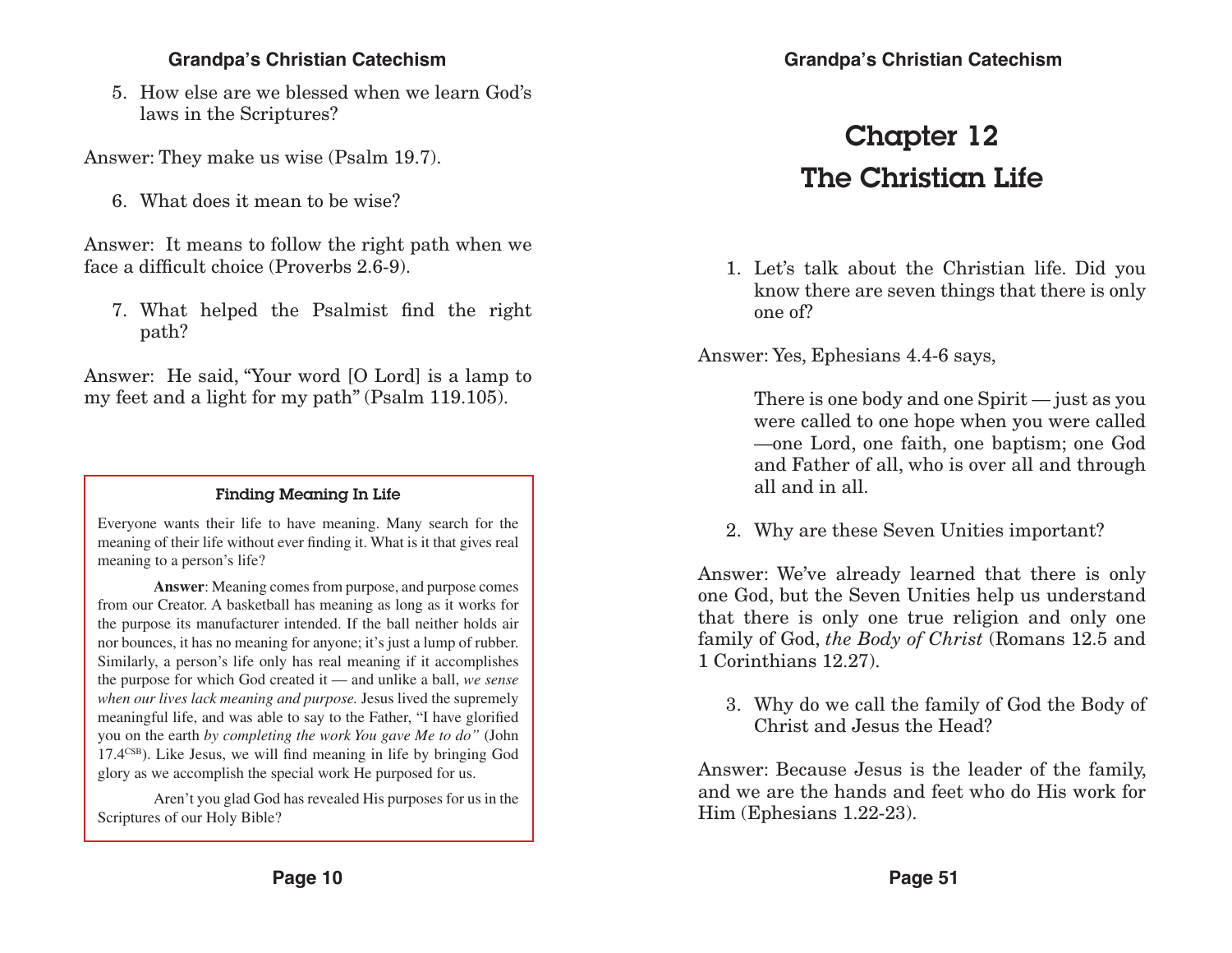### **A Blessing for Daughters**

By your faith in Jesus the Messiah, I bless you in the Name of His Father, the God of Sarah, Rebekah and Rachel.<sup>1</sup> By your adoption into God's family through the blood of Jesus<sup>2</sup> Who made you co-heir with your Lord and brothers,<sup>3</sup> I bless you in the Name of your true Father in Heaven,<sup>4</sup> YHVH. May he give you and your descendants the blessing of Abraham, so that you may *take possession of the land* where you now live as a sojourner, and advance God's kingdom in it.<sup>5</sup> May you bear much fruit for your Father's glory,<sup>6</sup> may He clothe you with strength and dignity, that you may laugh fearlessly at the days to come,<sup>7</sup> may He give you the Spirit of wisdom and revelation in the knowledge of Christ,<sup>8</sup> may you fully understand and experience all that God your Father has freely given you,<sup>9</sup> including the Spirit of prophecy and healing,<sup>10</sup> may you lay hold on that for which Christ Jesus laid hold on you,<sup>11</sup> may you be filled with the knowledge of His will in all spiritual wisdom and discernment, $12$ and may you abound in the fruit of the Holy Spirit.<sup>13</sup> May your spiritual children be like the stars of the heavens, and all arise to call you blessed.14 \_\_\_\_\_\_\_\_\_\_\_\_\_\_\_, may God make you like \_\_\_\_\_\_\_\_\_\_\_\_\_\_\_\_\_. In the Name of your Father, the Father of compassion,<sup>15</sup> fulfill your ministry, calling and destiny.16 Amen

- 3 Rom 8.17; 1Pe 3.7
- 4 Joh 20.17
- 5 Gen 28.4; Mat 6.10
- 6 Joh 15.8
- 7 Pro 31.25
- 8 Eph 1.17
- 9 1Co 2.12
- 10 Act 2.18; 1Co 14.1
- 11 Phi 3.12
- 12 Col. 1.9
- 13 Gal 5.22,23; Phi 1.9; 1Th 3.12
- 14 Gen 15.5; Pro 31.28
- 15 2Co 1.3,4
- 16 Col 4.17; 2Ti 4.5; Rom 8.28-30

## Chapter 4 Salvation

1. What else do the Scriptures of our Holy Bible help us find?

Answer: Salvation (2 Timothy 3.15).

2. What is salvation?

Answer: When someone rescues us from a danger we cannot escape by ourselves, we call that rescue our *salvation* (Psalm 34.6).

3. What dangers do we need salvation from?

Answer: First of all from our own sins (Matthew 1.21).

4. What is *sin?*

Answer: "Sin is lawlessness," which is ignoring and breaking God's laws (1 John 3.4).

5. What examples can you give of God's laws?

Answer: There are the ten commandments that God gave to Moses:

<sup>1</sup> Rom 4.16

<sup>2</sup> Joh 1.12,13; 1Jo 3.1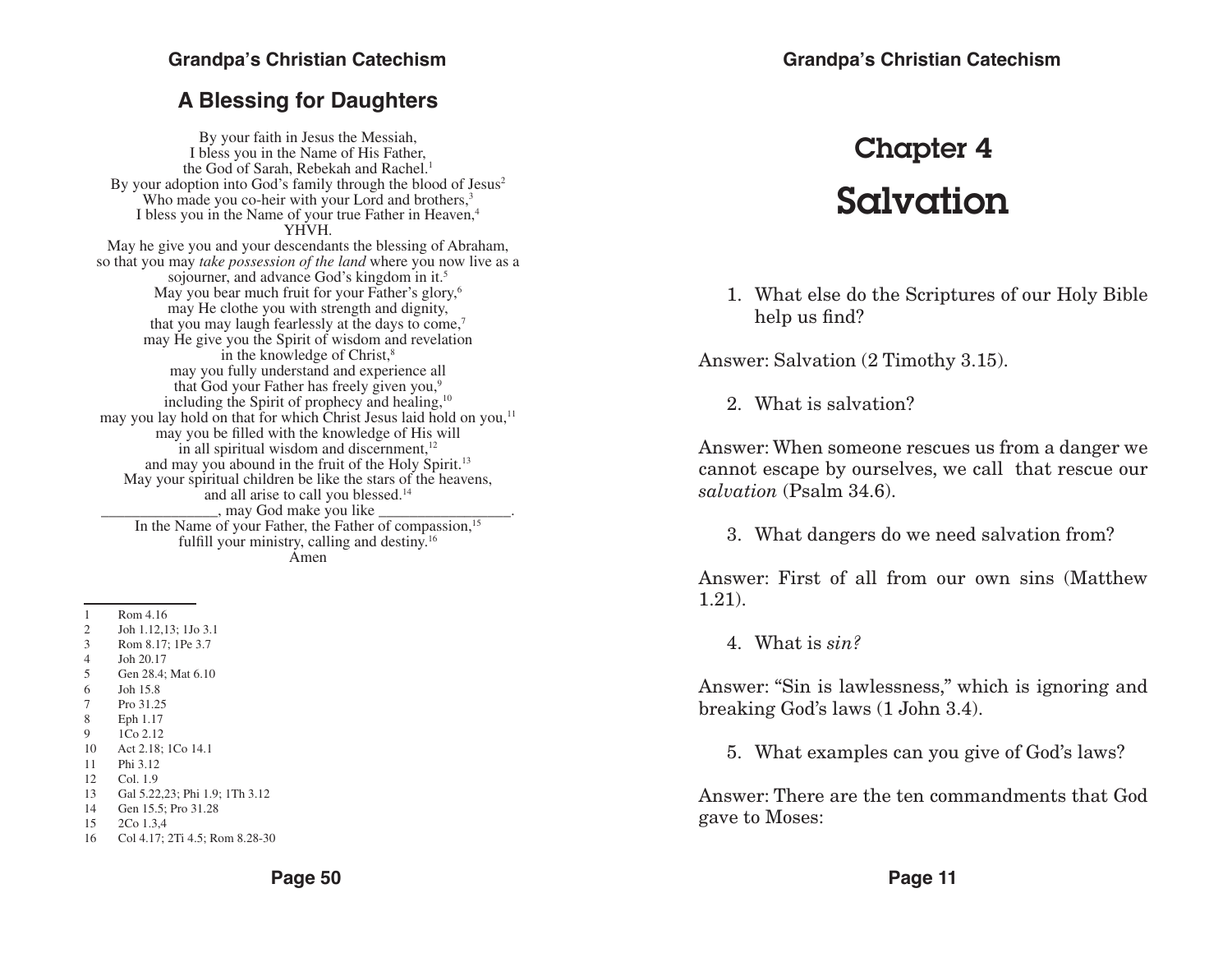- 1. You shall have no other gods before me.
- 2. You shall not make for yourself an idol.
- 3. You shall not misuse the Name of the LORD your God.
- 4. Remember the Sabbath day by keeping it holy.
- 5. Honor your father and your mother.
- 6. You shall not murder.
- 7. You shall not commit adultery.
- 8. You shall not steal.
- 9. You shall not give false testimony against your neighbor.
- 10. You shall not covet … anything that belongs to your neighbor. (Exodus 20.3- 17).
- 6. What is the greatest commandment in God's law?

Answer: "Love the Lord your God with all your heart and with all your soul and with all your mind. This is the first and greatest commandment." (Matthew 22.37-38).

7. Is there another commandment like it in importance?

Answer: Yes, the commandment to "love your neighbor as yourself" (Matthew 22.39).

8. Sin is *lawlessness,* but are there other words that also mean *sin?*

Answer: Yes, Bible versions also use the words *iniquity, offense, transgression,* and *trespass.*

25. This is very exciting; I'm so glad that God has given us His Holy Spirit!

Answer: Yes, but we must never forget that the Holy Spirit is a person and the Lord Jesus commands His followers to *receive* the Holy Spirit (John 20.22).

26. What does it mean to receive the Holy Spirit?

Answer: It means to willingly receive Him into our lives as we would receive an honored guest into our homes.

27. Does that mean that we work hard to please the Holy Spirit?

Answer: Yes, it means that we are careful to not grieve Him by selfish words or actions, and that we let Him influence all that we do (Ephesians 4.30 and 5.18).

28. Wouldn't everyone want to receive the Holy Spirit?

Answer: Not everyone, because sometimes the Holy Spirit will lead us into battle with the enemy, just as He led Jesus (Matthew 4.1).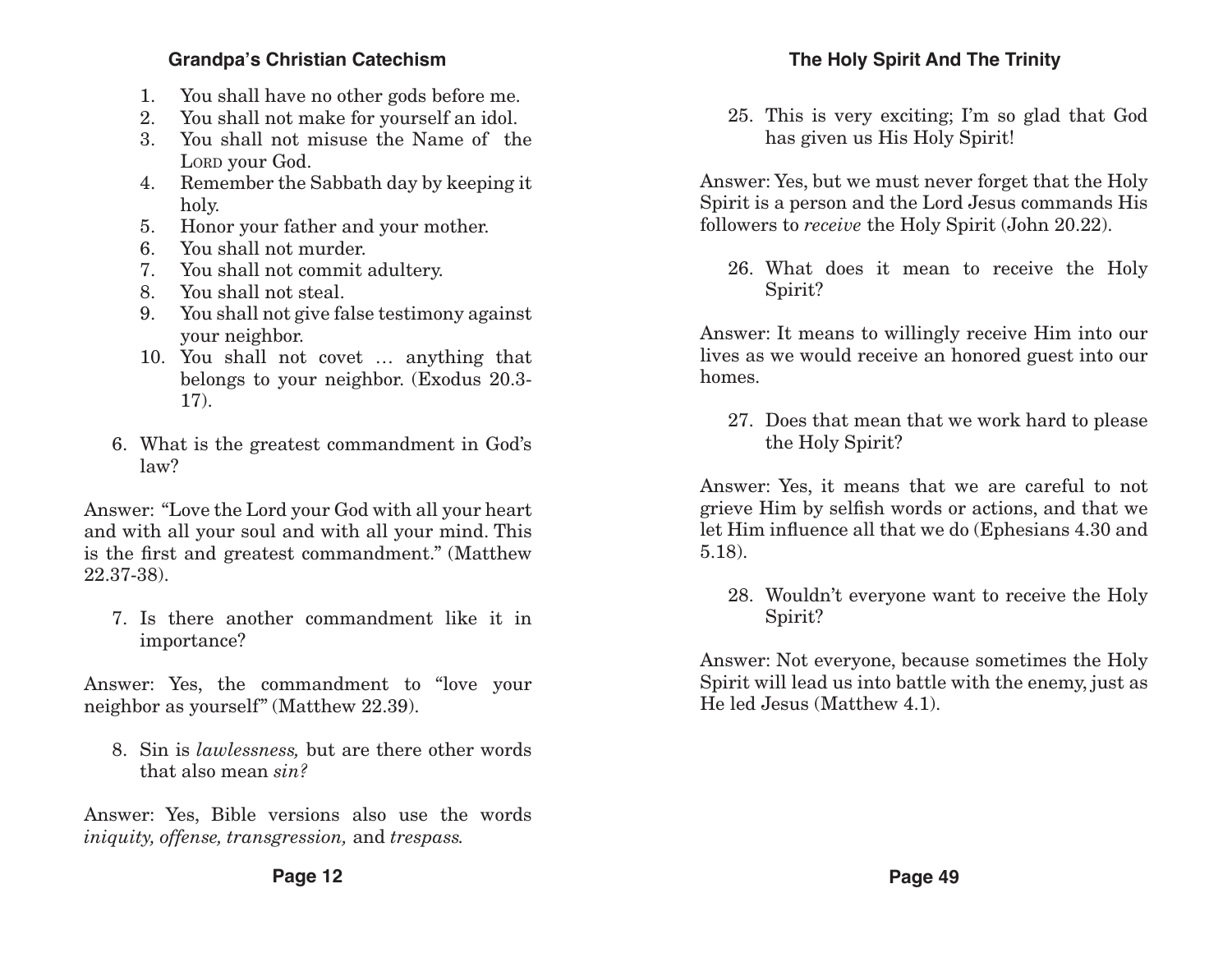22. Are there other spiritual gifts as well?

Answer: Oh, yes! In 1 Corinthians 12.7-10,28, Paul lists at least 10 more:

- 1. The message of wisdom
- 2. The message of knowledge
- 3. Faith
- 4. Gifts of healing
- 5. Miraculous powers
- 6. Prophecy
- 7. Distinguishing between spirits
- 8. Speaking in different kinds of tongues
- 9. The interpretation of tongues
- 10. Helps
- 23. Has each Christian really received a spiritual gift like one of these?

Answer: Yes, "God has given each of [us] a gift from His great variety of spiritual gifts," and commands us to "Use them well to serve one another" (1 Peter  $4.10^{NLT}$ ).

24. How can I know what my spiritual gift is?

Answer: Actively do God's work by serving people and you will soon discover how God has given you special abilities.

#### **Salvation**

9. Must we *do* a bad thing in order to sin?

Answer: No, evil thoughts are also sin and make people "unclean" before God (Mark 7.21-23).

10. What if we neither do nor think evil?

Answer: We also sin when we neglect things we *should do,* like loving God (Luke 11.42)

11. Is there anyone who doesn't sin?

Answer: Apart from Jesus, "all have sinned and fall short of the glory of God" (Romans 3.23).

12. What about little babies?

Answer: King David said that he was sinful when he was still in his mother before he was born (Psalm 51.5)!

13. How can a tiny baby be sinful?

Answer: Not by what they do, but by how they fall short of the glory of God (Romans 3.23).

14. Why does everyone fall short of the glory of God, even from birth?

Answer: Because we are born spiritually dead (Ephesians 2.1).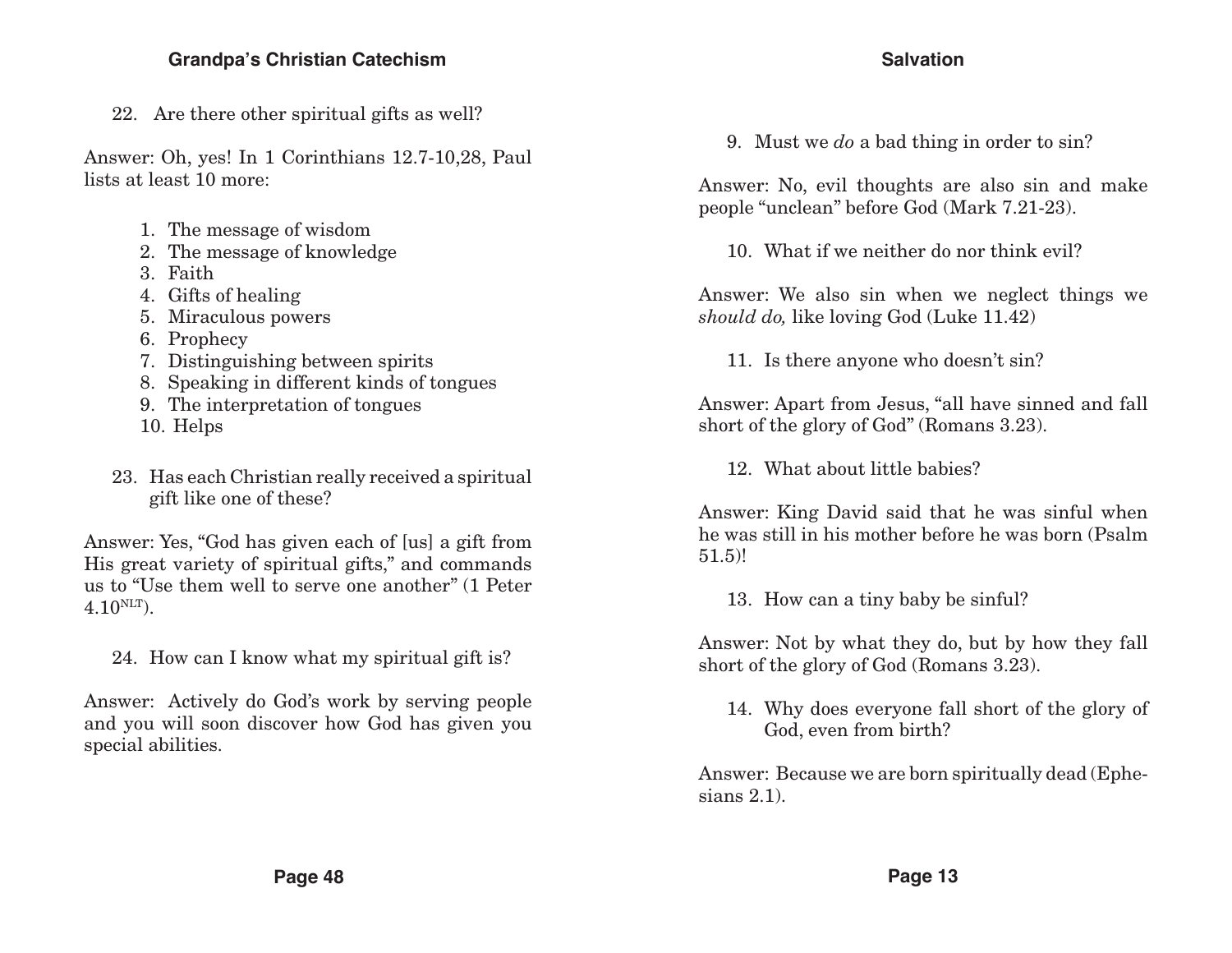15. What does it mean to be spiritually dead?

Answer: It means that though our bodies may be healthy, the inner part of us that should love and worship God cannot do as it ought (Romans 8.7).

16. Why is everyone born spiritually dead? Answer: Because our first parents, Adam and Eve, died spiritually and so could not give spiritual life to their children (John 3.6).

17. How did Adam and Eve die spiritually?

Answer: God gave them a garden full of fruit to eat, but warned them that if they ate from a certain tree they would surely die (Genesis 2.15-17).

18. What happened after God's warning?

Answer: The devil came as a serpent, lied to Adam and Eve, and tempted them to eat the forbidden fruit (Genesis 3.1-4).

19. What happened when Adam and Eve disobeyed God and ate the forbidden fruit?

Answer: Their bodies lived on, but their spirits died and they became ashamed and afraid before God (Genesis 3.6-10).

20. So now what happens to all Adam's descendants?

Answer: We all inherit Adam's spiritual death and by nature cannot help but sin (1 Corinthians 15.22)!

18. Why is it important for us to know that the Holy Spirit convicts the world?

Answer: As "we try to persuade men" about the gospel, we rest in the fact that it is the Lord rather than we who turn people's hearts (2 Corinthians 5.11 and Proverbs 21.1).

19. Are there other ways that the Holy Spirit helps us minister to people?

Answer: Yes, through the Holy Spirit "a spiritual gift is given to each of us so we can help each other" (1 Corinthians  $12.7<sup>NLT</sup>$ .

20. What is a "spiritual gift"?

Answer: A spiritual gift is a supernatural aptitude or ability to do part of God's work.

21. Can you give me some examples of spiritual gifts?

Answer: In Romans 12.6-8, Paul lists seven foundational gifts:

- 1. Prophesying
- 2. Serving
- 3. Teaching
- 4. Encouraging
- 5. Giving
- 6. Leading
- 7. Showing Mercy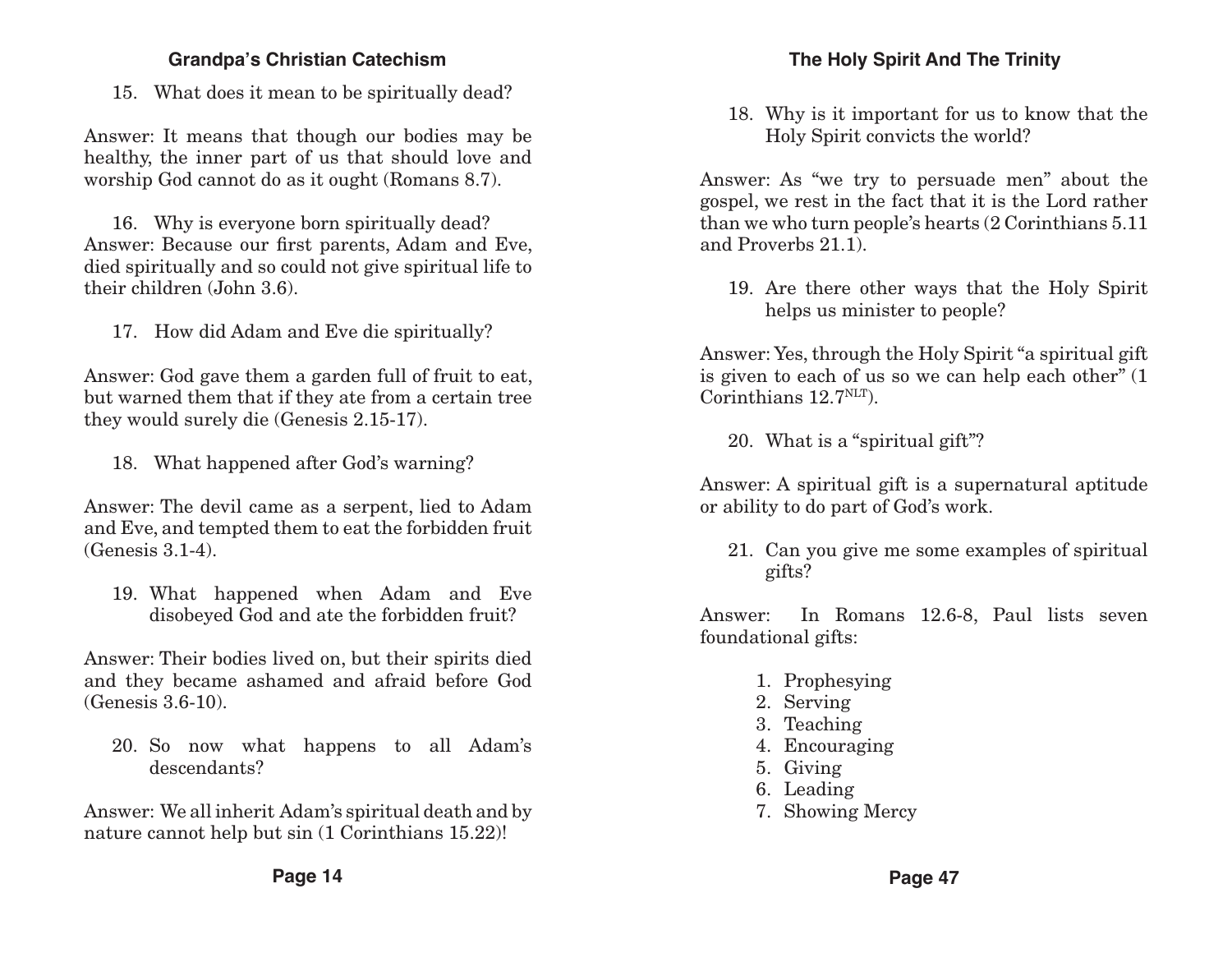13. But didn't you say that the Holy Spirit teaches us directly?

Answer: Yes, but the Spirit uses the word of God for His work; in fact, Paul calls God's word "the sword of the Spirit" (Ephesians 6.17).

14. Does the Holy Spirit teach us with a sword?

Answer: In a sense, "For the word of God is living and active. Sharper than any double-edged sword, it penetrates even to dividing between soul and spirit, joints and marrow; it judges the thoughts and attitudes of the heart" (Hebrews 4.12).

15. What does the Bible mean when it describes God's word in this way?

Answer: It means that the Holy Spirit uses God's word not only to correct our outward behavior, but also to correct the hidden attitudes of our hearts, because "Nothing in all creation is hidden from *God's* sight" (Hebrews 4.13).

16. So the Holy Spirit not only teaches us, but also corrects us?

Answer: Yes, He not only corrects *us;* the Holy Spirit also convicts *the world* "concerning sin and righteousness and judgment" (John  $16.8<sup>NAU</sup>$ ).

17. What does it mean to *convict?*

Answer: To *convict* means "to convince someone that their thoughts or actions are wrong."

#### **Salvation**

21. Who can save us from our sins?

Answer: Christ Jesus who "appeared in order to take away sins" (1 John  $3.5<sup>NAU</sup>$ ).

22. What other dangers do we need rescuing from?

Answer: From the devil and his angels (1 Peter 5.8).

23. What is the devil?

Answer: He is a wicked angel whose name is Satan; he rules over all the angels who rebelled against God (Ephesians 2.2).

24. Where did the devil come from?

Answer: God created all the angels and made them good, but Satan and other angels sinned against God and lost their home in heaven (2 Peter 2.4).

25. Why do the devil and his angels concern us now?

Answer: Because they invisibly encourage people's disobedience, and are the true enemy in our battle to do God's will (Ephesians 2.2 and 6.12).

26. Who can save us from the devil and his angels?

Answer: The same Jesus, the Son of God who appeared "to destroy the devil's work" (1 John 3.8).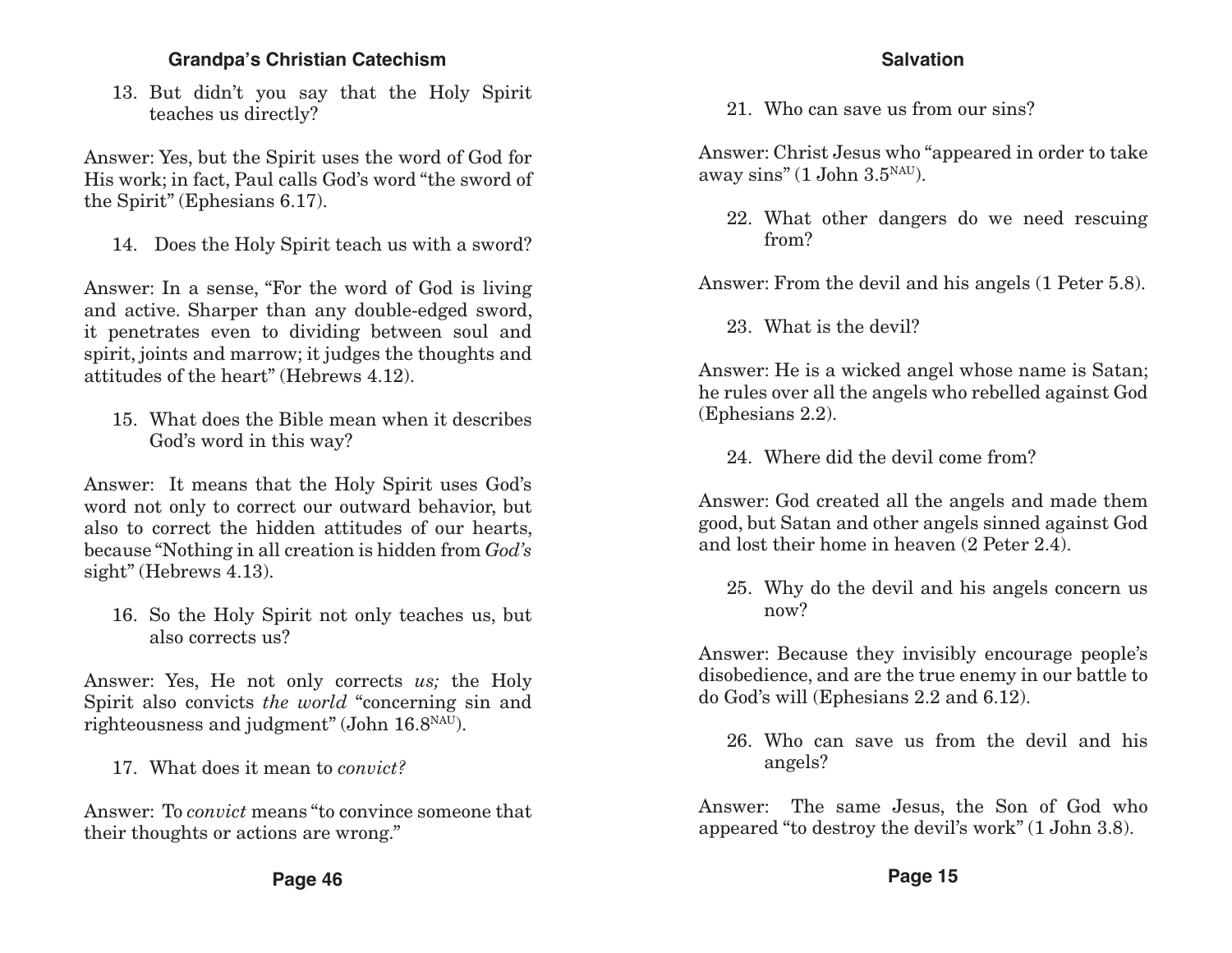27. Should we fear the devil?

Answer: Not if we have Jesus, because He is greater than the devil who is in the world (1 John 4.4).

28. How does Jesus save us?

Answer: Through the gospel which "is the power of God for the salvation of everyone who believes: first for the Jew, then for the Gentile" (Romans 1.16).

8. You said that Jesus sent the Holy Spirit to help us; how does the Holy Spirit help us?

Answer: Besides giving us spiritual new birth, the Holy Spirit sustains our spiritual lives moment by moment. The Holy Spirit makes it possible for us to live the Christian life (John 3.5-7 and 6.63)!

9. How else does the Holy Spirit help us?

Answer: The Holy Spirit teaches us about the things of God, and even about the future (John 14.26 and 16.13).

10. How does the Holy Spirit teach us?

Answer: By helping us understand spiritual truths that are foolishness to those who don't know God (1 Corinthians 2.12-14).

11. What does the Holy Spirit use to teach us?

Answer: The Holy Spirit uses gifted human teachers (Ephesians 4.11-12) and also teaches us directly in our minds and hearts (1 John 2.27).

12. If we have the Holy Spirit, do we really need the Scriptures of our Holy Bible?

Answer: Absolutely! As Moses taught us, "people do not live by bread alone; rather we live by every word that comes from the mouth of the LORD" (Deuteronomy 8.3 NLT).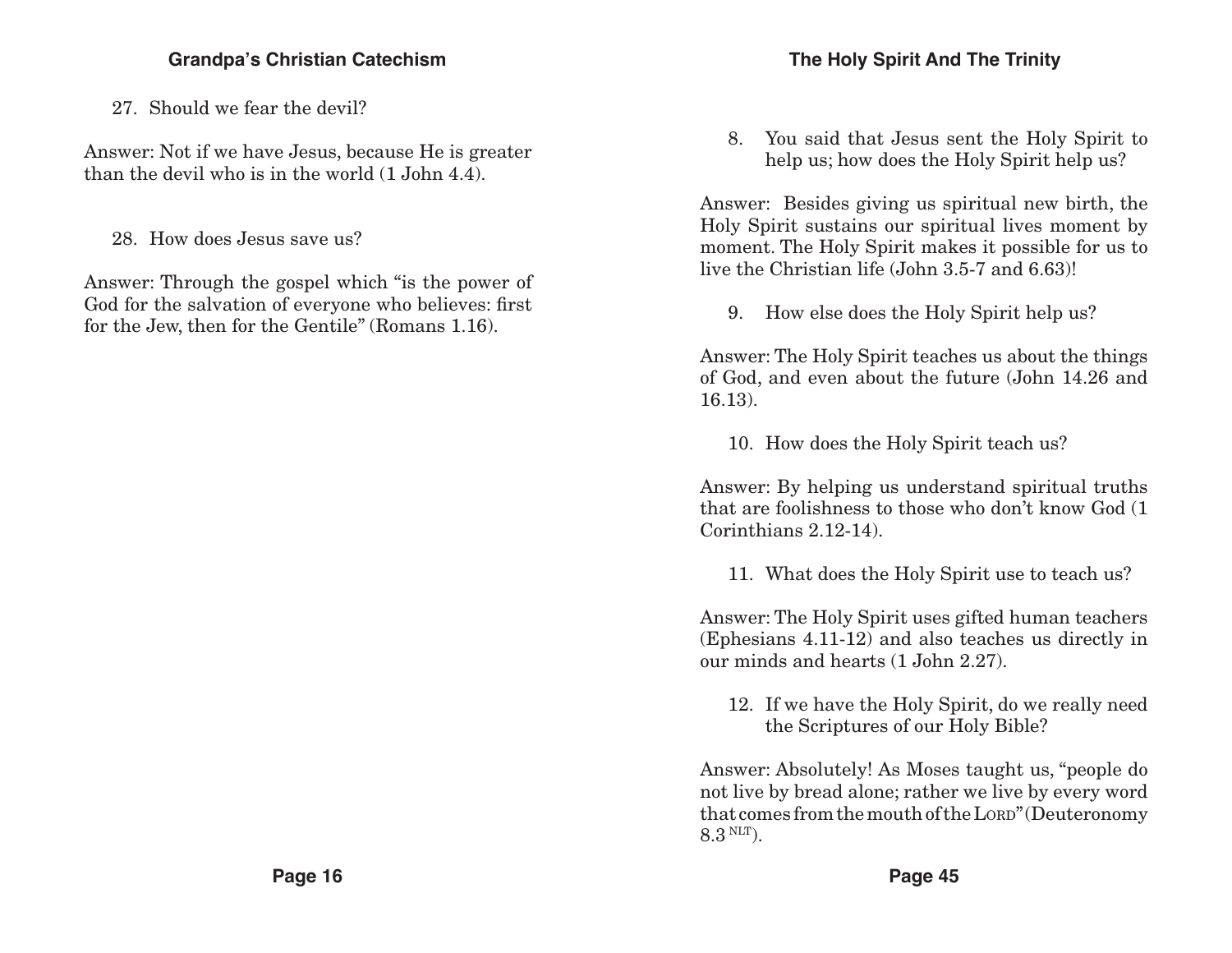4. Okay, God is one, but a man can be his children's father and parents' son at the same time. Do you mean that our one God has different roles, sometimes acting as a Father, and at another time as a Son?

Answer: No. Father, Son and Holy Spirit are three distinct persons in our one God.

5. What do you mean by *distinct persons?*

Answer: The Father is always the Father, the Son is always the Son, the Spirit is always the Spirit, and all three can appear with one another *at the same time* as they did at the baptism of Jesus (Matthew 3.16-17).

6. If Father, Son and Holy Spirit are three distinct persons, how can they be just one God?

Answer: This is a great mystery for which we use the word *Trinity.* It is impossible for material objects to be 3 and 1 at the same time and in the same sense, but it is not impossible for something that is spiritual and infinite like God.

7. Why is it important to know that God is a Trinity?

Answer: Knowing that God exists eternally as three persons helps us understand that God is eternally relational, and so it's no surprise that "God is love" (1 John 4.8).

## Chapter 5 The Gospel

1. What does the word *gospel* mean?

Answer: *Gospel* means "good news."

2. What is the good news of the Christian Gospel?

Answer: Everyone should know this! The good news is a set of four historical facts:

- 1. Christ died for our sins according to the Scriptures,
- 2. He was buried,
- 3. He was raised on the third day according to the Scriptures,
- 4. He appeared to many witnesses
	- (1 Corinthians 15.3-8).
- 3. Did Christ die only for *our* sins?

Answer: "He is the atoning sacrifice for our sins, and not only for ours but also for the sins of the whole world" (1 John 2.2).

4. How did Jesus die?

Answer: He was betrayed by his friend Judas, arrested by His enemies, and condemned by governor Pontius Pilate to be nailed to a cross (Acts 2.23).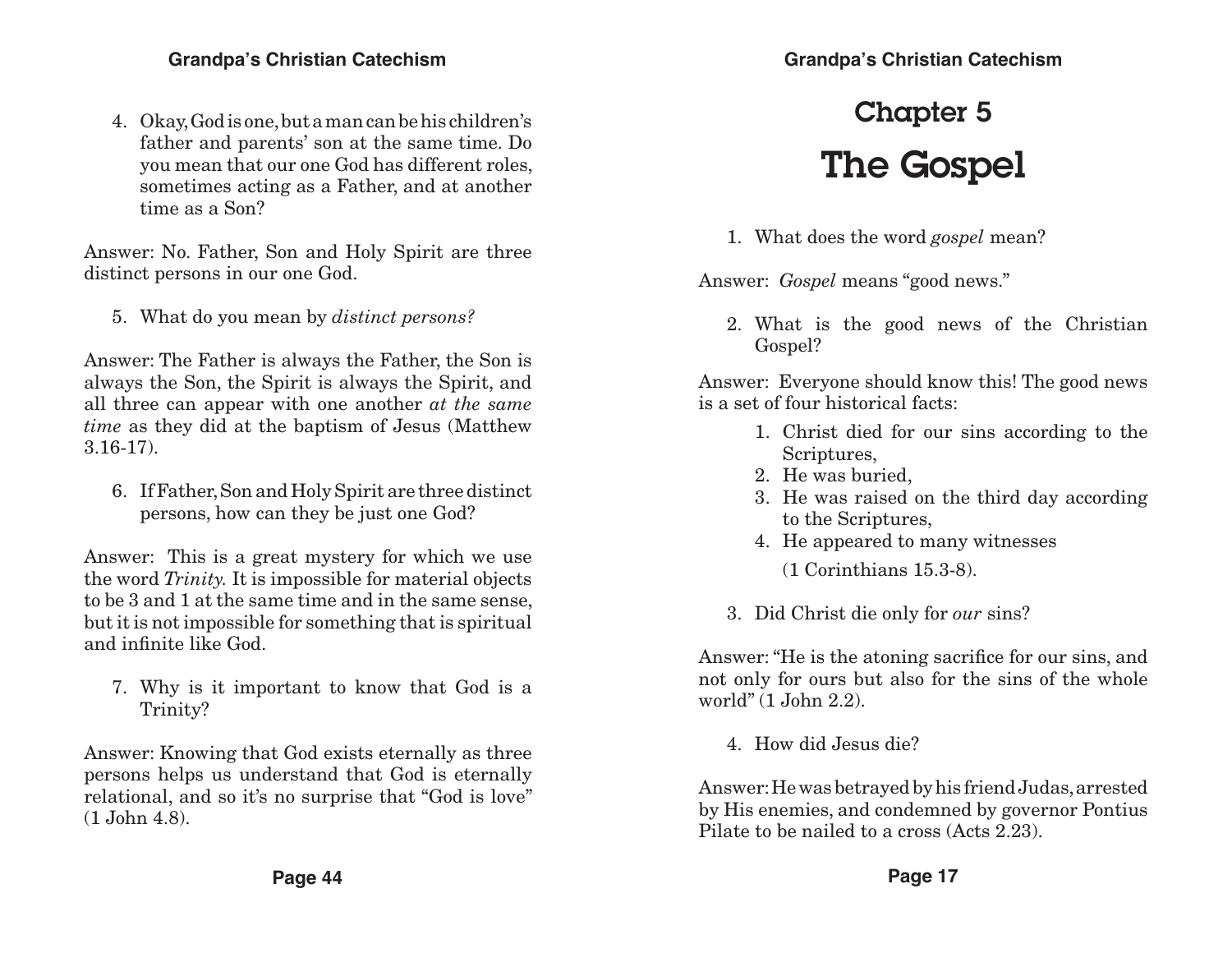5. Had Jesus done something wrong?

Answer: No, "He never sinned, nor ever deceived anyone" (1 Peter  $2.22<sup>NLT</sup>$ ).

6. Why then was Jesus condemned?

Answer: His enemies envied Jesus, and for this reason made the governor condemn Him (Matthew 27.18).

7. What does it mean *to envy?*

Answer: To envy is to dislike someone because they have something we wish we had instead (Titus 3.3).

8. What did Jesus have that His enemies envied?

Answer: Jesus had "favor with God and men," and His enemies feared that everyone would trust Him instead of them (Luke 2.52 and John 11.46-48).

9. If Jesus was condemned by His enemies, why do we say that He died for *our* sins?

Answer: Even though wicked men nailed Jesus to the cross, it was God who let them do it for His own purpose (Acts 2.23).

10. What was God's purpose for letting Jesus suffer?

Answer: God intended that Jesus would be "pierced for our transgressions" and "crushed for our iniquities," Jesus offered Himself as a "guilt offering" for us (Isaiah 53.5-6,10. Also, see No. 8 on page 12).

### **Grandpa's Christian Catechism**

# Chapter 11 The Holy Spirit And The Trinity

1. We've mentioned the Holy Spirit many times; what is the Holy Spirit?

Answer: The Holy Spirit is God's Spirit and *is God* (Acts 5.3-4).

2. We have talked about God the Father and God the Son, and now about God the Holy Spirit; are there three Gods?

Answer: No, as we have learned "God is one" (Deuteronomy 6.4). There is only room in the universe for one, infinite God.

3. What does *infinite* mean?

Answer: *Infinite* means "without end or limit." To say that God is *infinite* means that there is no limit to His knowledge, power or being. As King Solomon said to God, "even the highest heaven cannot contain you" (1 Kings  $8.27<sup>NIV</sup>$ ).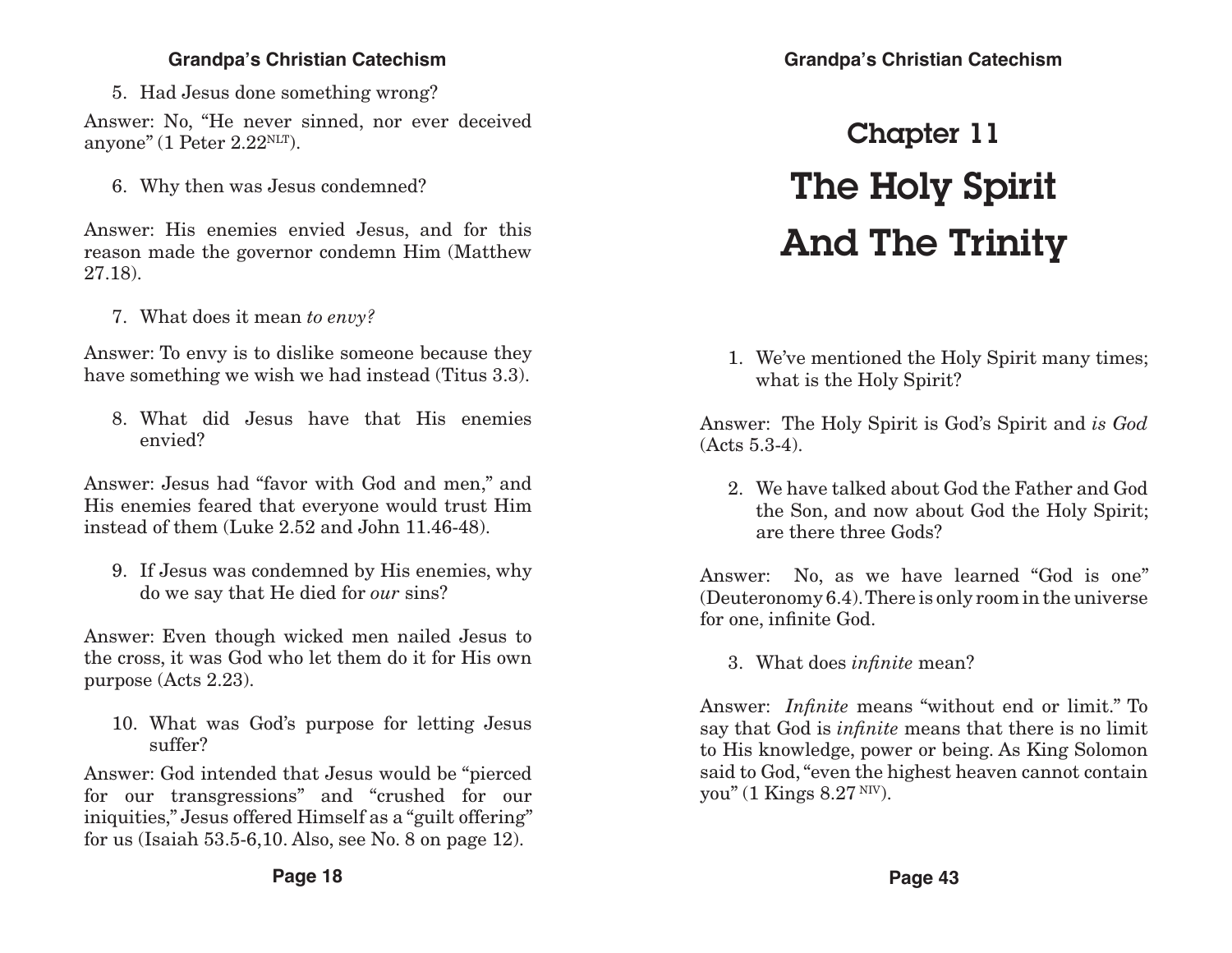### **A Blessing for Sons**

By your faith in Jesus the Messiah, I bless you in the Name of His Father, the God of Abraham, Isaac and Jacob.<sup>1</sup> By your adoption into God's family through the blood of  $Jesus<sup>2</sup>$ Who made you co-heir with your Lord and Brother,<sup>3</sup> I bless you in the Name of your true Father in Heaven,<sup>4</sup> YHVH. May he give you and your descendants the blessing of Abraham, so that you may *take possession of the land* where you now live as a sojourner, and advance God's kingdom in it.5 May you bear much fruit for your Father's glory,<sup>6</sup> may He fill you with the power and compassion of the Holy Spirit,<sup>7</sup> may He give you the Spirit of wisdom and revelation in the knowledge of Christ, $8$ may He grant you to know Him, the power of His resurrection and the fellowship of His suffering,<sup>9</sup> may you fully understand and experience all that God your Father has freely given you,<sup>10</sup> including the mighty gifts of the  $\text{Holy}$  Spirit,<sup>11</sup> may you lay hold on that for which Christ Jesus laid hold on you,<sup>12</sup> may you be filled with the knowledge of His will in all spiritual wisdom and discernment, $^{13}$ and may you abound in the fruit of the Holy Spirit.14 May those who bless you prosper and may those who would curse you be overcome by good.<sup>15</sup> \_\_\_\_\_\_\_\_\_\_\_\_\_\_\_\_, may God make you like \_\_\_\_\_\_\_\_\_\_\_\_\_\_\_\_. In the Name of your Father, the Commander of Angel Armies, fulfill your ministry, calling and destiny. Amen

1 Rom 4.16

- 2 Joh 1.12,13; 1Jo 3.1
- 3 Rom 8.17
- 4 Joh 20.17
- 5 Gen 28.4; Mat 6.10
- 6 Joh 15.8
- 7 Eph 3.16; Col 3.12; 2Ti 1.7
- 8 Eph 1.17
- 9 Phi 3.10
- 10 1Co 2.12
- 11 1Co 14.1; 1Pe 4.10,11 12 Phi 3.12
- 13 Col 1.9
- 
- 14 Gal 5.22,23; Phi 1.9; 1Th 3.12
- 15 Gen 27.29b; Rom 12.21

11. What is a guilt offering?

Answer: It is a sacrifice offered to remove the legal penalty for what a person has done wrong (Leviticus 5.15).

12. But haven't we said that Jesus did no wrong?

Answer: Correct! "God made him who had no sin to be sin for us, so that in him we might become the righteousness of God" (2 Corinthians 5.21).

13. So, can we say that Jesus became our substitute and received *our* punishment on the cross?

Answer: Yes, "Christ died for sins once for all, the righteous for the unrighteous, to bring [us] to God" (1 Peter 3.18).

14. Did the torture of being nailed to a cross kill Jesus?

Answer: No, when He finished suffering for our sins, He gave up His own spirit (John 19.3).

15. How was Jesus buried?

Answer: He was laid in a cave carved from rock, and the doorway was closed with a big round stone (Matthew 27.59-60). Then on the third day, Sunday morning, Jesus rose from the dead and appeared to His friends (Acts 10.39-41).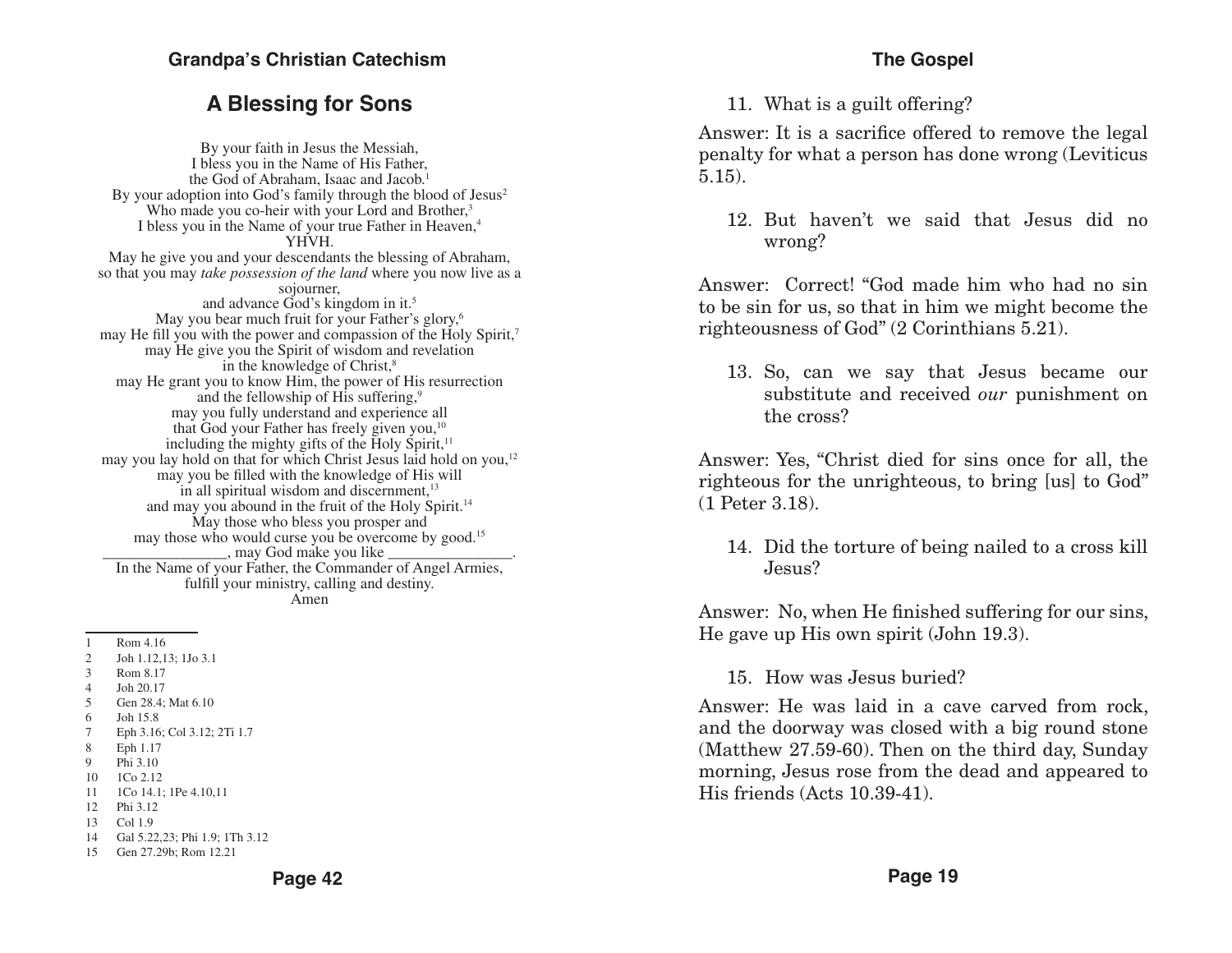16. What do we call it when a person is raised up or revived from apparent death, like Lazarus?

Answer: We call it a resuscitation.

17. What do we call it when a dead person rises to life in a new and perfect body that will never die?

Answer: We call it a *resurrection* (John 11.21-25).

18. So, was Jesus resuscitated or resurrected?

Answer: Resurrected! "Since Christ was raised from the dead, he cannot die again; death no longer has mastery over him" (Romans 6.9).

19. How many people saw Jesus after His resurrection?

Answer: More than 500 people at once (1 Corinthians 15.6).

20. What does the resurrection of Jesus prove?

Answer: That He is the Son of God (Romans 1.4).

21. What else does the resurrection of Jesus prove?

Answer: That He is the one appointed to set us free from sin and guilt (Acts 13.30-39).

11. Didn't persecution of God's people only happen in far away places long ago?

Answer: No, the Bible says that "everyone who wants to live a godly life in Christ Jesus will be persecuted" (2 Timothy 3.12).

12. Won't God protect us from harm?

Answer: Yes, not even a single sparrow can fall to the ground without the Father's permission (Matthew 10.29), but sometimes we must make great sacrifices to serve Jesus.

13. Is it possible we might have to sacrifice our very lives to follow Jesus?

Answer: Jesus taught us that when things become that dangerous we should flee (Luke 21.20-21). But he also taught us that, "there is no greater love than to lay down one's life for one's friends" (John  $15.13$ <sup>NLT</sup>).

14. It sounds like the Christian life can be difficult!

Answer: Following Jesus is costly and hard, but He has sent His Holy Spirit as our Helper (John 14.16).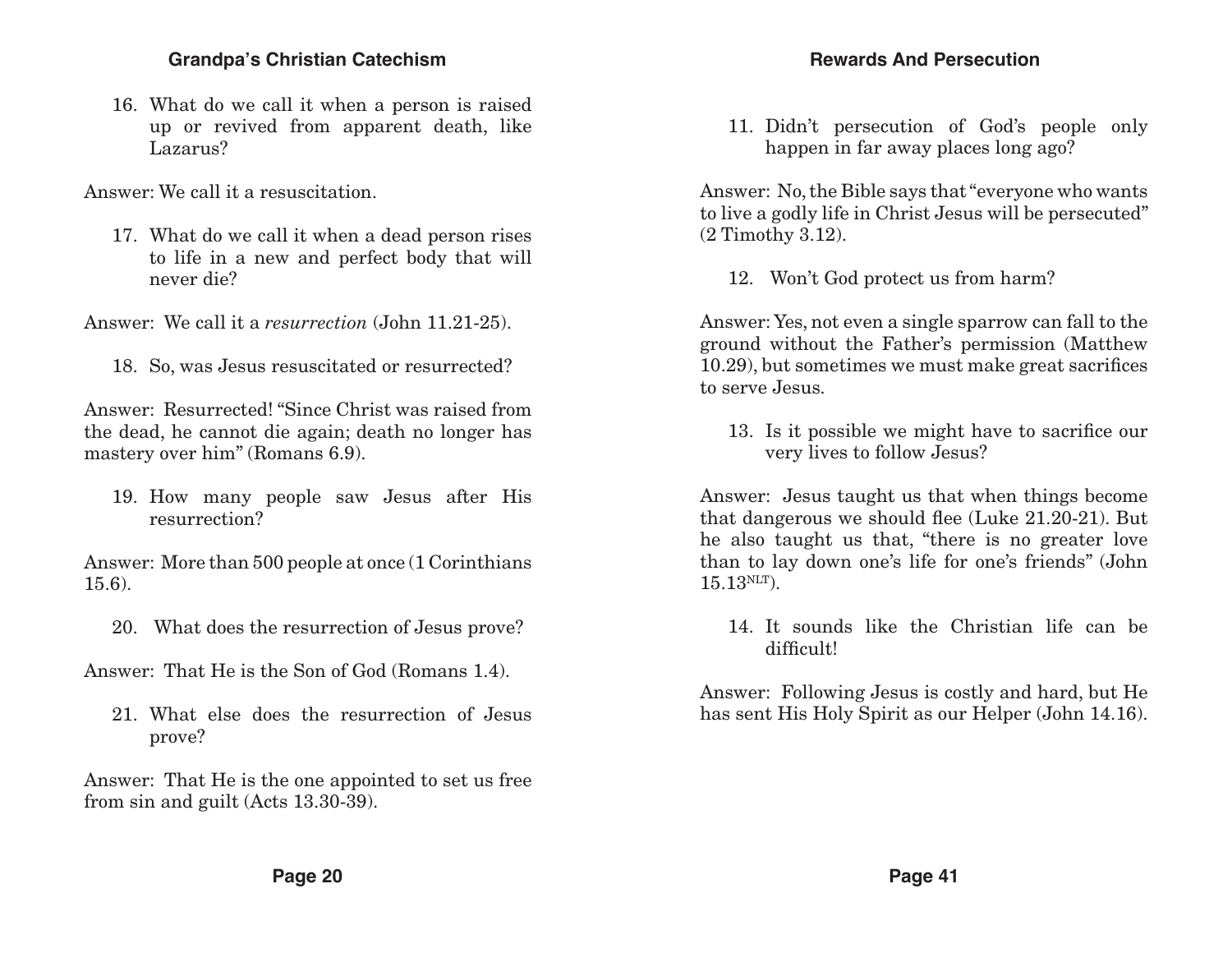5. What *kind* of reward will the Lord give us?

Answer: "God has [already] given us eternal life, and this life is in His Son" (1 John 5.11).

6. Yes, but what will we receive in the next life? Answer: Jesus said, "In my Father's house are many rooms; … I am going there to prepare a place for you" (John 14.2).

7. Won't having our own room in God's mansion be wonderful?

Answer: Certainly, but Jesus said, "And if I go to prepare a place for you, I will come and take you to be with me that you also may be where I am" (John 14.3).

8. What do you mean?

Answer: To be with Jesus and see His glory will be our greatest reward (John 17.24).

9. Amen! But if I'm going to be with Jesus someday, then I want to do what pleases Him now.

Answer: Then remember to love your enemies and rejoice when people mistreat you for following Him (Luke 6.35 and Matthew 5.11-12).

10. Do people really get mistreated for following Jesus?

Answer: Yes, Jesus said, "'No servant is greater than his master.' If [people] persecuted me, they will persecute you also" (John 15.20).

## Chapter 6 Reconciliation

1. Since Jesus died for our sins, are we automatically saved?

Answer: No, we must be reconciled to God (2 Corinthians 5.20).

2. What does it mean to be reconciled?

Answer: It means to restore a broken relationship, as in making right an offense between two brothers (Matthew 5.23-24).

3. Why do we need to be reconciled to God?

Answer: Because our iniquities have separated us from our God, and our sins have hidden His face from us (Isaiah 59.2).

4. Why does sin separate us from God?

Answer: Because God is perfectly good and pure and cannot look favorably upon evil nor tolerate wrong (Habakkuk 1.13).

5. What then would God have us do? Answer: God "commands all people everywhere to repent" (Acts 17.30).

6. What is repentance?

Repentance is a complete turning away from our sinful thoughts and actions (Ezekiel 18.30).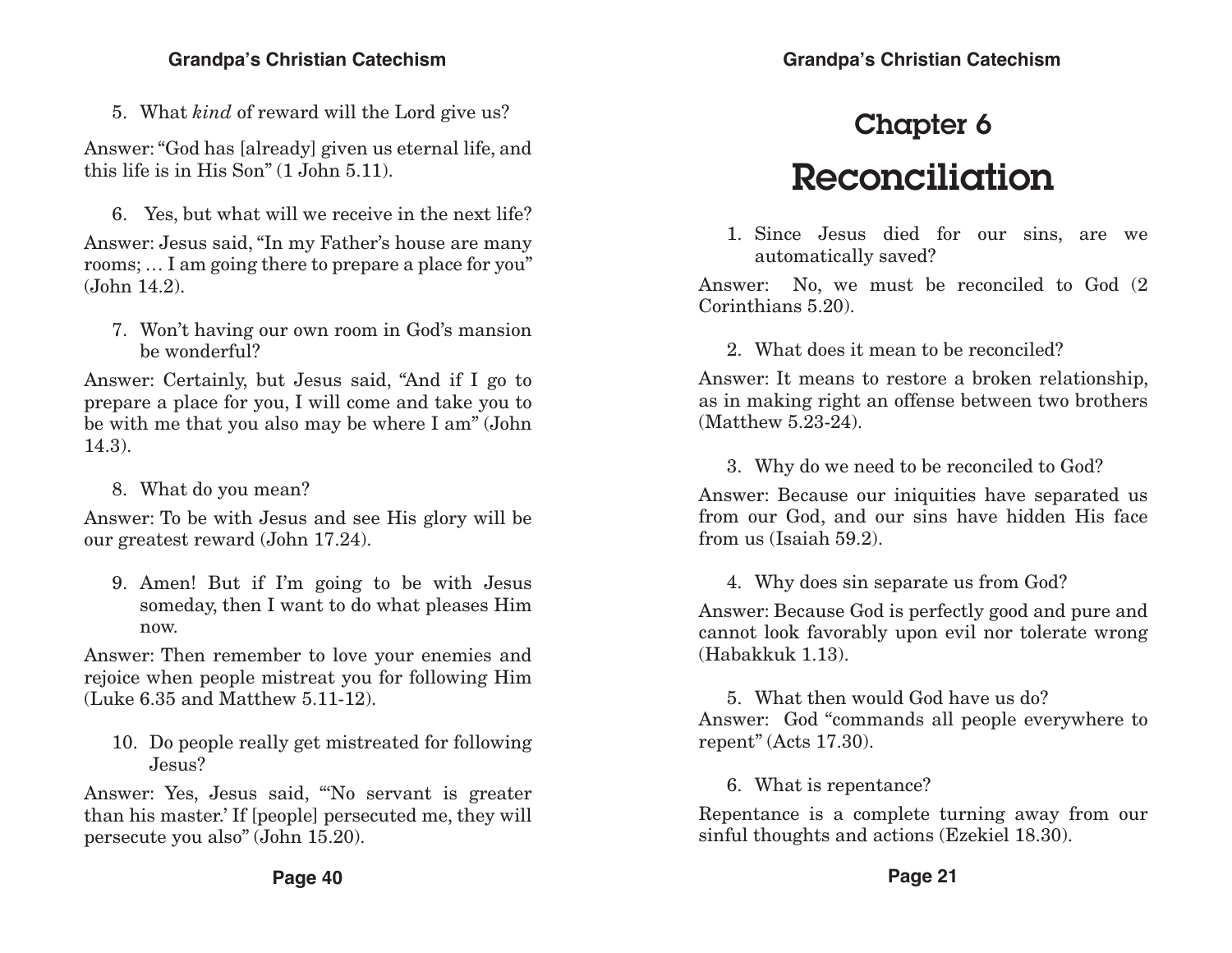7. How do we show our repentance? Answer: First, by confessing our sins (Mark 1.4-5).

8. What does it mean to confess?

Answer: To confess is to admit to our actions and agree with the truth about them (Joshua 7.19-20).

9. To whom do we confess?

Answer: First of all to God, and then to anyone else whom we have wronged by our actions (James 5.16).

10. How else do we show our repentance? Answer: By our good works (Acts 26.20).

11. Do our good works save us then?

Answer: No, "it is by grace you have been saved, through faith — and this is not from yourselves, it is the gift of God — not by works, so that no one can boast (Ephesians 2.8-9).

12. What then must we do to be saved?

Answer: "Believe in the Lord Jesus, and you will be saved" (Acts 16.31).

13. Does "believe in the Lord Jesus" mean we must believe he was a real person?

Answer: Of course Jesus was a real person, but to believe in Him means to trust in Him (John 14.1).

14. What do we need to trust Jesus about? Answer: That He is truly the Christ, sent by God to be our Savior and Lord (1 John 5.1).

# Chapter 10 Rewards And Persecution

1. At the judgment, what will the Lord reward us for?

Answer: "The Lord will reward everyone for whatever good he does" (Ephesians 6.8).

2. Can you name some of the good deeds that God will reward?

Answer: First, God "rewards those who earnestly seek [to know and serve] Him," and who reverence His name (Hebrews 11.6 and Revelation 11.18).

3. Are there specific kinds of service that God will reward?

Answer: Yes, "when you give to the needy … in secret, then your Father, who sees what is done in secret will reward you" (Matthew 6.3-4).

4. What other service does God call us to?

Answer: God calls us into His work of planting and watering the Gospel message in people's lives, for which "each will be rewarded according to his own labor" (1 Corinthians 3.8).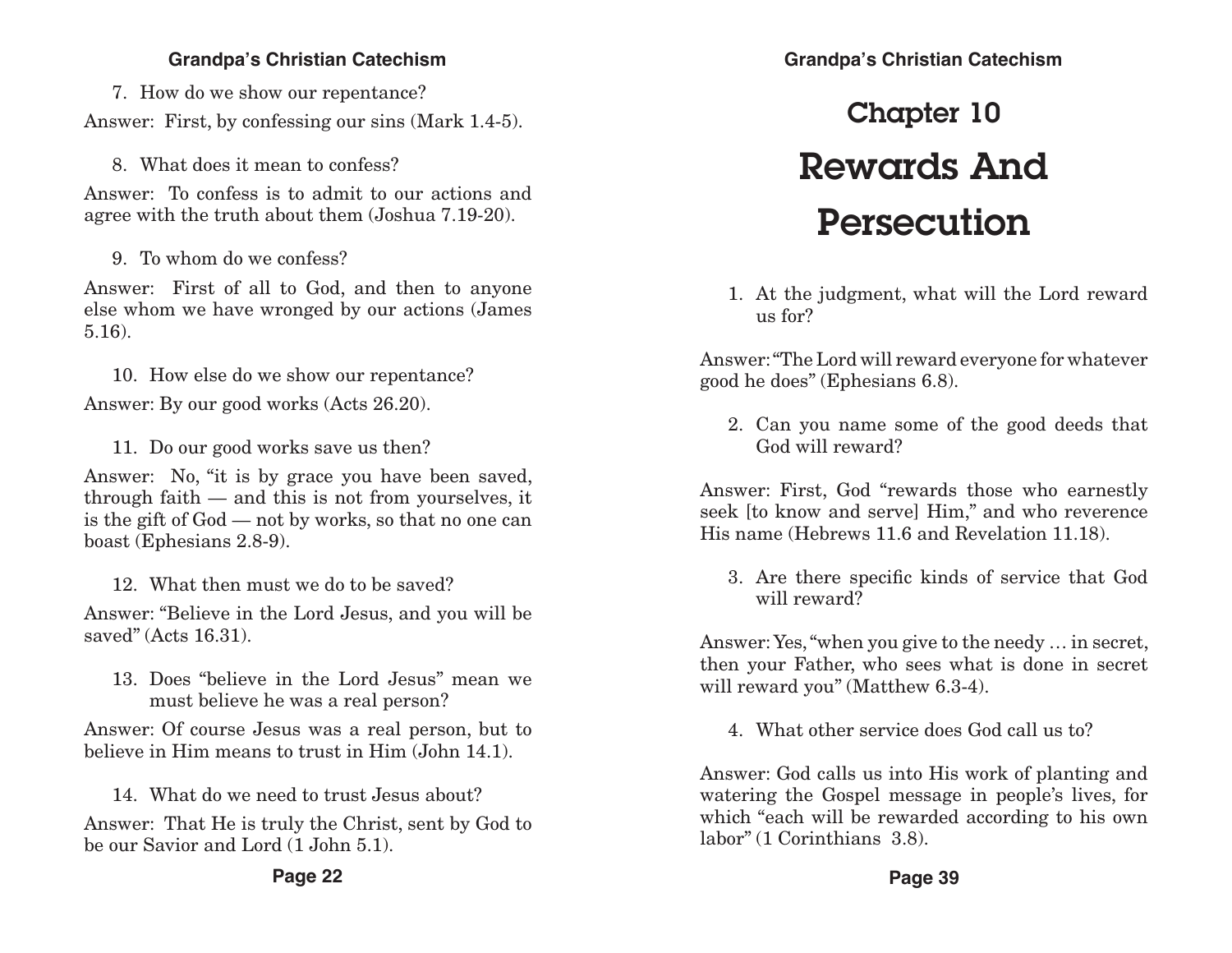17. Reigning with Christ will be a big responsibility, won't it?

Answer: Yes, we will sit with Him on His throne and we will even judge the wicked angels (1 Corinthians 6.3 and Revelation 3.21).

18. Mankind will be judged too, won't they?

Answer: Yes, "man is destined to die once, and after that to face judgment" (Hebrews 9.27).

19. Do you mean that Christian believers will be judged also?

Answer: Yes, "we must all appear before the judgment seat of Christ, that each one may receive what is due him for the things done while in the body, whether good or bad" (2 Corinthians 5.10).

20. Will some Christians be punished?

Answer: True believers will not be punished, because "there is now no condemnation for those who are in Christ Jesus" (Romans 8.1).

21. Why then will true believers be judged?

Answer: In order to receive "praise from God" (1 Corinthians 4.5), and "receive an inheritance from the Lord as a reward" (Colossians 3.23-24).

**Page 38**

# **Grandpa's Christian Catechism**

## Chapter 7 God And Creation

1. Speaking of God, what is the first thing we must know about *Him?*

Answer: God is *one;* only He is God and there is no other (Deuteronomy 6.4).

2. What is the next thing we should know about God?

Answer: God is supremely good (Mark 10.18).

3. If there is only one God, and He is supremely good, why do so many people prefer worshipping idols and other false gods?

Answer: Because false idols don't demand that their worshippers become holy like the true God does (Leviticus 19.2).

4. In this catechism, we have repeatedly used the word *holy.* What does *holy* mean?

Answer: To be holy means to have neither evil nor impurity; it can also mean to be set apart for God's special purposes (Colossians 1.22; Hebrews 7.26).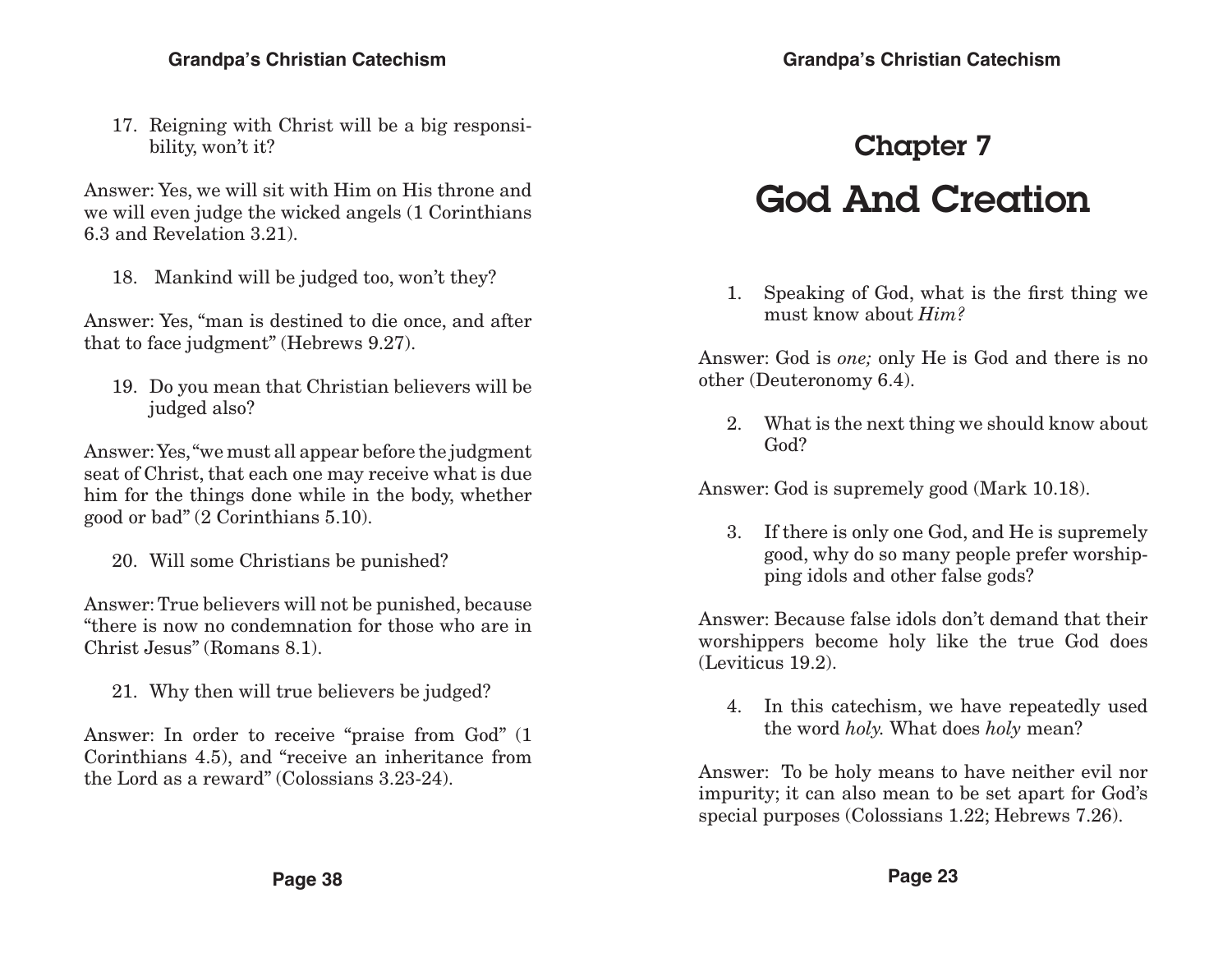5. Why else do people avoid worshipping the one true God?

Answer: Because God is light; all who do evil hate the light and refuse to go near it for fear their sins will be exposed (1 John 1.5 and John 3.20).

6. What does that mean?

Answer: When people learn about God's goodness and holiness it causes them to realize how selfish and sinful they are, so they would rather follow false gods that are more like fallible humans.

7. What is a third thing that we must know about God?

Answer: God is our Creator (Ecclesiastes 12.1).

8. What is a creator?

Answer: Someone who makes a thing out of nothing.

9. What did God create?

Answer: "In the beginning God created the heavens and the earth" (Genesis 1.1).

10. How could someone make the sun and the moon, the stars and the whole world out of nothing?

Answer: "Nothing is impossible with God," and so we call Him the Almighty (Luke 1.37 and Revelation 19.6).

### **Mankind**

12. What does the word *firstborn* mean in this context?

Answer: It means that our Lord Jesus will be *the heir* who inherits the whole creation, and also the Head of His family (Colossians 1.15 and Hebrews 1.2).

13. Does Jesus have a family?

Answer: Yes, He has always had a Father, and we will be His many adopted brothers and sisters for eternity (Romans 8.29).

14. As adopted brothers and sisters of Jesus, what will happen to us after He returns?

Answer: We will live with Him in the heavenly city, New Jerusalem (Revelation 21.2-3).

15. What will that be like?

Answer: We will grow to know Jesus as intimately as a bride knows her husband (Revelation 19.7-8).

16. What kinds of things will we do together?

Answer: We've already learned from Revelation 5.10 that we will help the Lord "reign on the earth". Revelation 20.5 says that we "will reign [with Him] for ever and ever".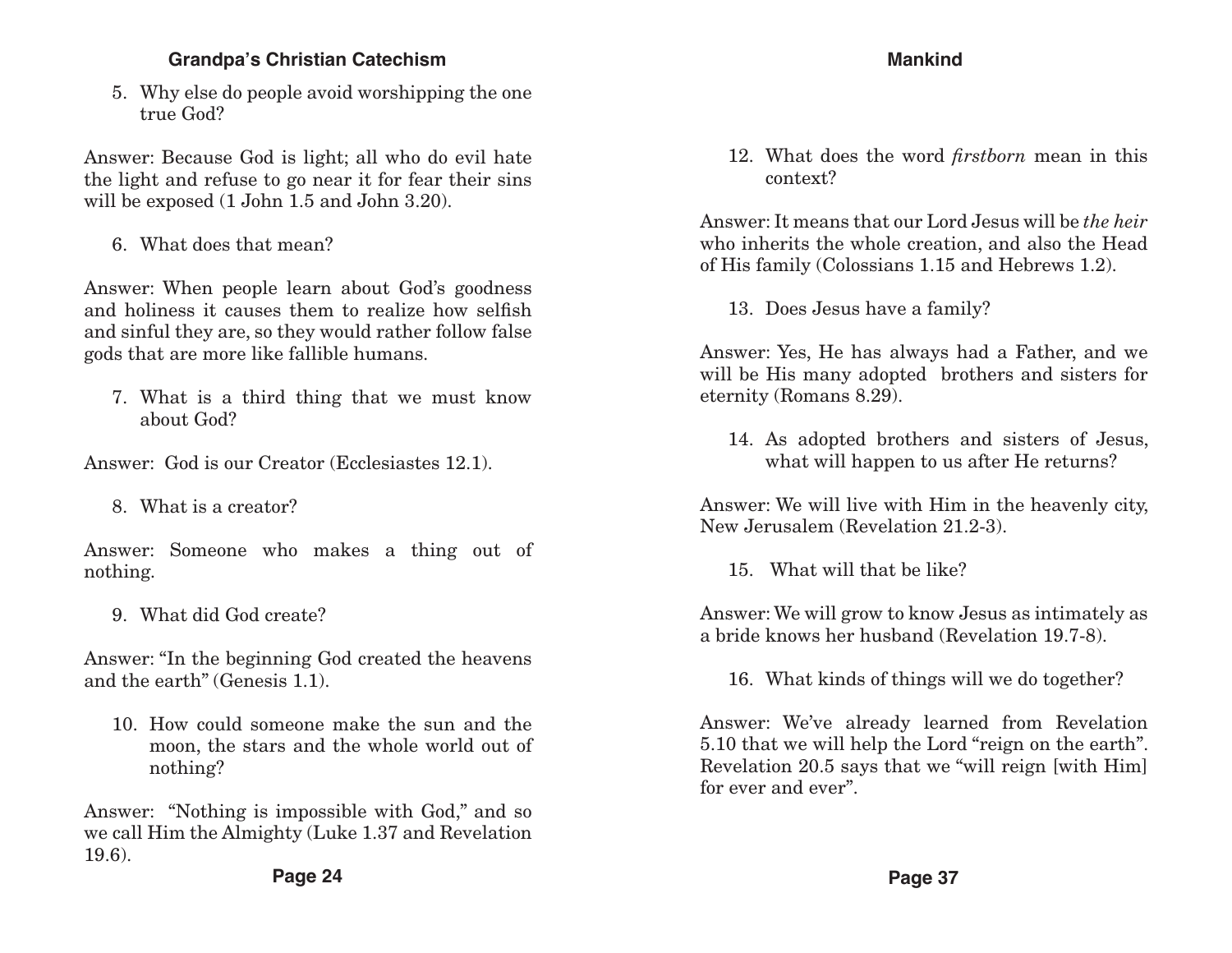6. How can we respond to God's call to be holy?

Answer: By offering ourselves wholly to God and conforming our lives to His will (Romans 12.1-2).

7. Can you share an example of God's character that He intends us to imitate?

Answer: Yes, God cares for widows, orphans and strangers, and He intends that we do likewise (Deuteronomy 10.17-19; James 1.27).

8. I'm afraid that mankind is not living up to God's intentions for us.

Answer: That is true; the old self of fallen man is being corrupted by its deceitful desires (Ephesians 4.22).

9. Has God's image in us been messed up?

Answer: Yes, but "we who with unveiled faces all reflect the Lord's glory are being transformed into his [image] with ever increasing glory" (2 Corinthians 3.18).

10. Do you mean that God's image is being restored in us?

Answer: Yes, our new self "is being renewed in knowledge in the image of its Creator" (Colossians 3.10).

11. It sounds like God still has a purpose for us.

Answer: Yes, for us "who are called according to His purpose … He also predestined [us] to become conformed to the image of His Son, so that He would be the firstborn among many brethren" (Romans 8.28-29 NAU).

#### **God And Creation**

11. Did God make people out of nothing?

Answer: God first made the earth, "then the LORD God formed the man from the dust of the ground, and breathed into his nostrils the breath of life, and the man became a living being" (Genesis 2.7).

12. If everything is made from nothing, or from the earth that is made from nothing, then what holds it all together?

Answer: The Son of God holds all things together, "sustaining all things by his powerful word" (Colossians 1.17 and Hebrews 1.3).

13. But if God created and sustains everything, *who made God?*

Answer: No one. God is *eternal,* which means that He has always existed and will never come to an end.

14. If God has always existed, why can't we see Him?

Answer: First of all, God is Spirit, and our eyes are not tuned to see spirit anymore than they are tuned to receive the TV signals that float through the air (John 4.24).

15. Is there another reason we cannot see God?

Answer: Yes, God is omnipresent, which means that He is everywhere all the time. He is just too big for us to ever see all of Him at once (Jeremiah 23.23-24).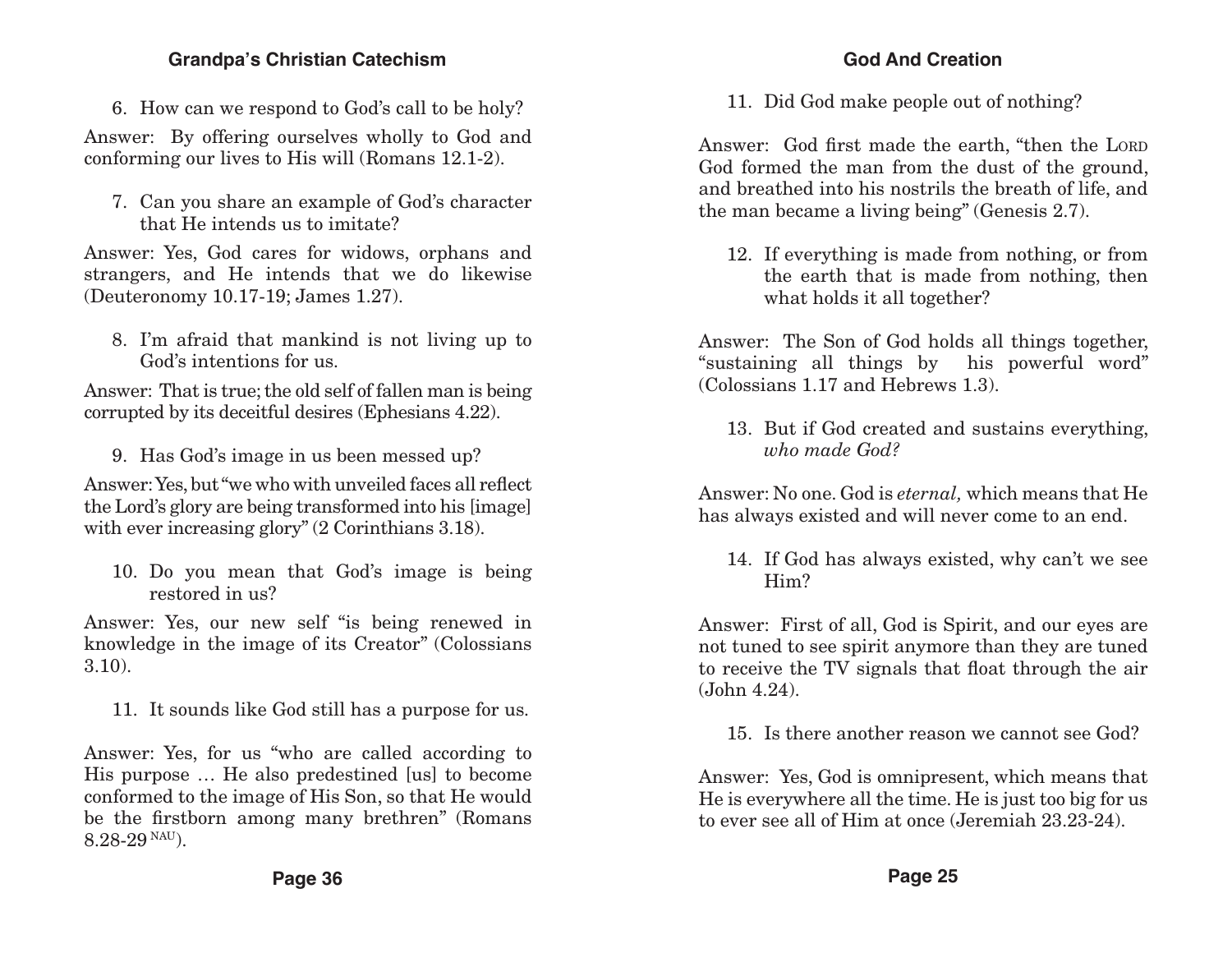16. Will we see *part of God* someday?

Answer: We will see all of God that is important for us to see, because we will see God's Son just as He is (1 John 3.2).

17. Since God is omnipresent, everywhere all the time, should I be frightened?

Answer: Only if you do evil because "there is no dark place, no deep shadow where evildoers can hide" (Job 34.22).

18. But I love God and with His help I always try to do good.

Answer: Then you should be glad that "the Lord is watching everywhere, keeping his eye on both the evil and the good" (Proverbs  $15.3$ <sup>NLT</sup>).

19. Does God really see and know everything?

Answer: Yes, even things that haven't happened yet, "declaring the end from the beginning, and from ancient times things that are not yet done" (Isa  $46.10<sup>NKJ</sup>$ ).

20. Is there anything else I should know about God?

Answer: Yes, a great many things, including the fact that "God is love" (1 John 4.8).

21. What does it mean that "God is love"?

Answer: First, that God is relational and inclined to fellowship with people, and secondly, that He is willing to make great sacrifices for those He cares about (1 John 4.9-10).

## Chapter 9 Mankind

1. What is man that God is so mindful of us and cares for us so much more than He does for the other animals?

Answer: "God created man in his own image, in the image of God he created him; male and female he created them" (Genesis 1.27).

2. What does it mean to be created in God's image?

Answer: It means to share some of God's character, attributes and responsibilities (compare 2 Peter 1.4CSB).

3. Can you give me an example of one of God's responsibilities that He intended us to share?

Answer: God intended human beings to rule with him over the rest of His creation (Genesis 1.26-28 and Psalm 8.4-6).

4. Can you give me an example of one of God's attributes that He intends us to share?

Answer: Yes, Jesus said, "Be merciful, just as your [heavenly] Father is merciful" (Luke 6.36).

5. Can you tell me another of God's attributes that He intends us to share?

Answer: Yes, God said, "Be holy because I, the Lord your God, am holy" (Leviticus 19.2).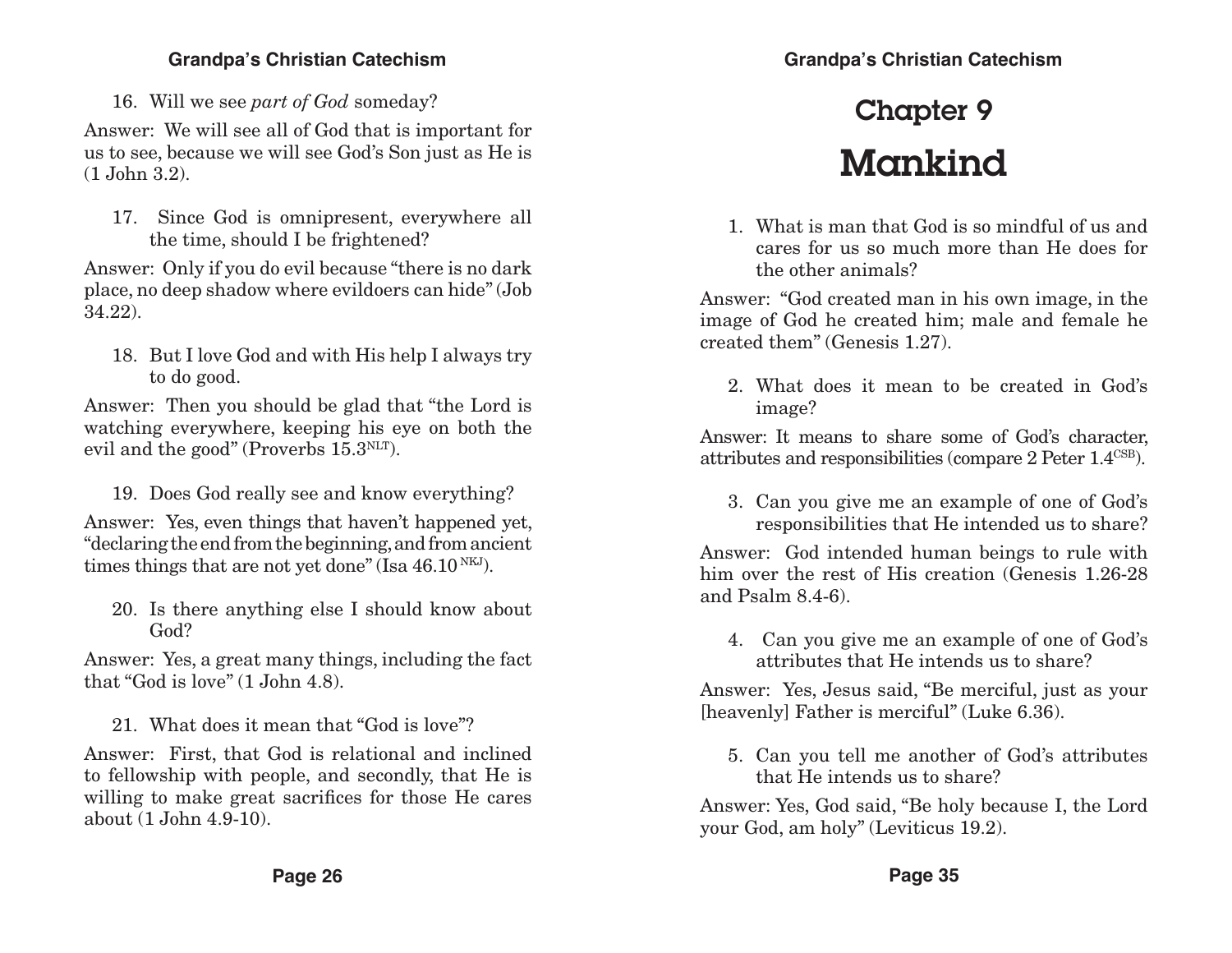33. Will there be animals?

Answer: Oh, yes! "The wolf and the lamb will live together, the leopard will lie down with the baby goat, the calf and the yearling will be safe with the lion and a little child will lead them. … nothing will hurt or destroy ..." (Isaiah 11.6-9 NLT).

34. What about the people?

Answer: "The earth will be filled with people who know the LORD," and they will prosper and "will live" as long as trees" (Isaiah 11.9 and  $65.22$  NLT).

35. It all sounds so wonderful! Will we get to see and be with the Lord Himself?

Answer: Yes, all "his servants will serve Him. They will see his face and his name will be on their foreheads" (Revelation 22.4).

## Chapter 8

## Jesus And His Coming

1. We know that "God so loved the world that He gave His one and only Son, that whoever believes in him shall not perish but have eternal life"; who is God's one and only son?

Answer: The one who "was declared with power to be the Son of God by his resurrection from the dead: Jesus Christ our Lord" (Romans 1.4).

2. But wasn't Jesus the son of Joseph and Mary; why do we call Him God's son?

Answer: Joseph was only thought to be Jesus' father; Jesus' real father was God (Luke 3.23).

3. Was God married to Jesus' mother Mary?

Answer: That's a good question, but the answer is, No. God is spirit and neither He nor the angels get married, only people do (Matthew 22.30).

4. Joseph was at the stable when Jesus was born; wasn't *he* Mary's husband?

Answer: Yes, Joseph *became* Mary's husband, but Mary and Joseph were only engaged when she became pregnant with Jesus (Matthew 1.18).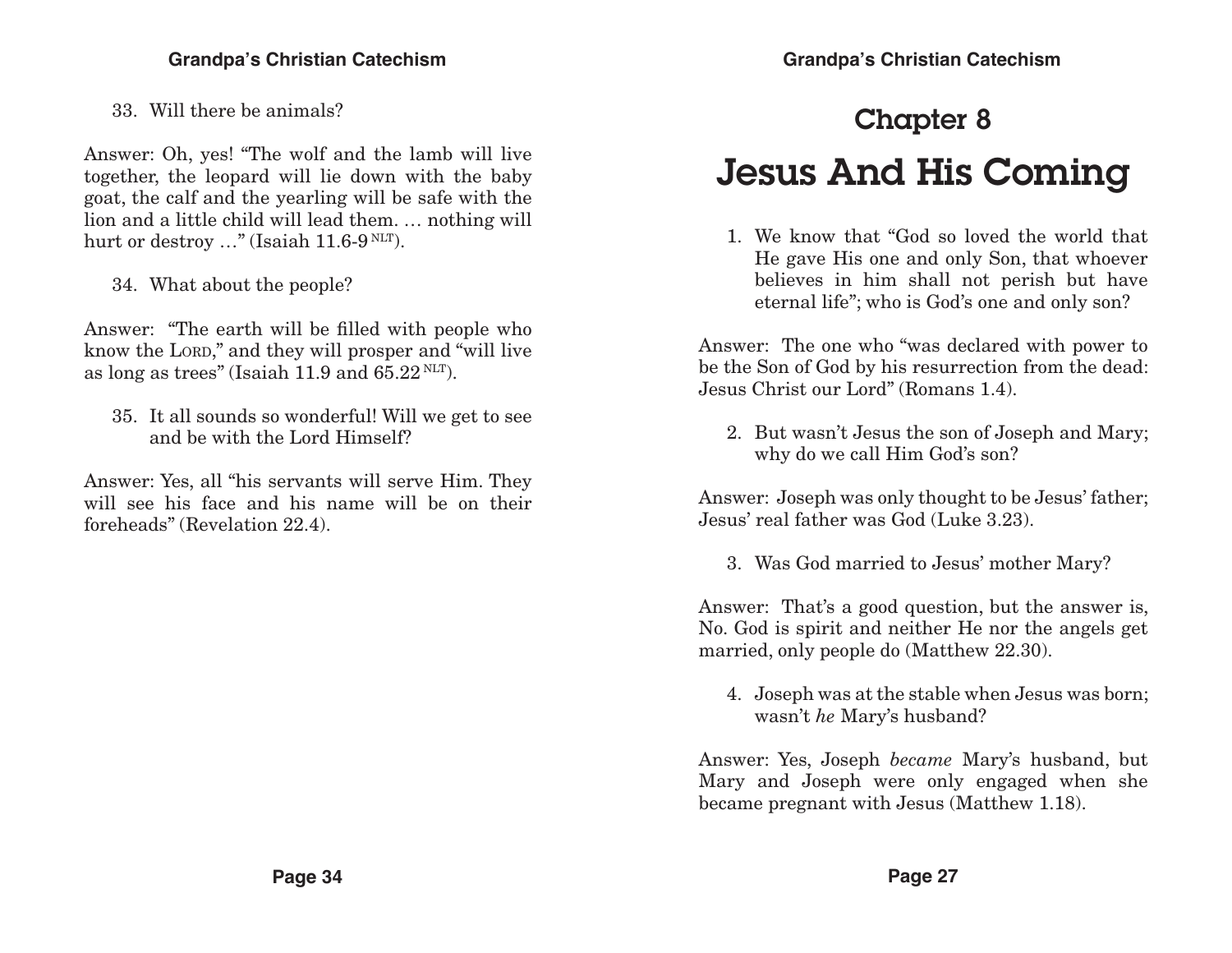5. How then could Mary get pregnant if she did not have the help of a husband?

Answer: What happened to Mary has only happened one time in history: the Holy Spirit came upon her and the power of God overshadowed her and caused the baby to be conceived within her (Luke 1.34-35).

6. So, even though God was not physically married to Mary, He really did cause the egg in her womb to grow into a baby?

Answer: Yes, this is why the baby Jesus was born completely holy and is truly called the Son of God (Luke 2.35).

7. Does this mean that part of Jesus came from God and part from Mary, just like part of us comes from our father and part from our mother?

Answer: In a mysterious way Yes; this is why Jesus is both truly God and truly man (1Timothy 2.5).

8. If Jesus is truly God, and God is eternal, where was He before He became a baby in Mary's womb?

Answer: He was in heavenly glory with His Father God since before the world began (John 17.5).

9. If the Son of God lived in heavenly glory, why did He come to earth as a human being?

Answer: God sent His Son into the world "to save the world through Him" (John 3.17).

28. What will happen after the Lord has destroyed His enemies and saved Israel?

Answer: "The LORD will be king over the whole earth" (Zechariah 14.9).

29. What will *we* do when the Lord rules as king over the whole earth?

Answer: We "will be priests of God and of Christ and will reign with him for a thousand years" (Revelation 20.6).

30. What will it mean to "be priests of God"?

Answer: We will be like pastors and shepherds to the many adults and children who remain on the earth, sheltering them, providing for their needs and teaching them to worship the Lord (Isaiah 32.1-5; Revelation 2.26-27).

31. What will it mean to reign with Christ?

Answer: We will help the Lord govern the nations by taking charge of the world's cities (Luke 19.11-19).

32. What will the world be like when Jesus is ruling over it?

Answer: The Lord will make cities beautiful and turn deserts into gardens like Eden (Isaiah 51.3).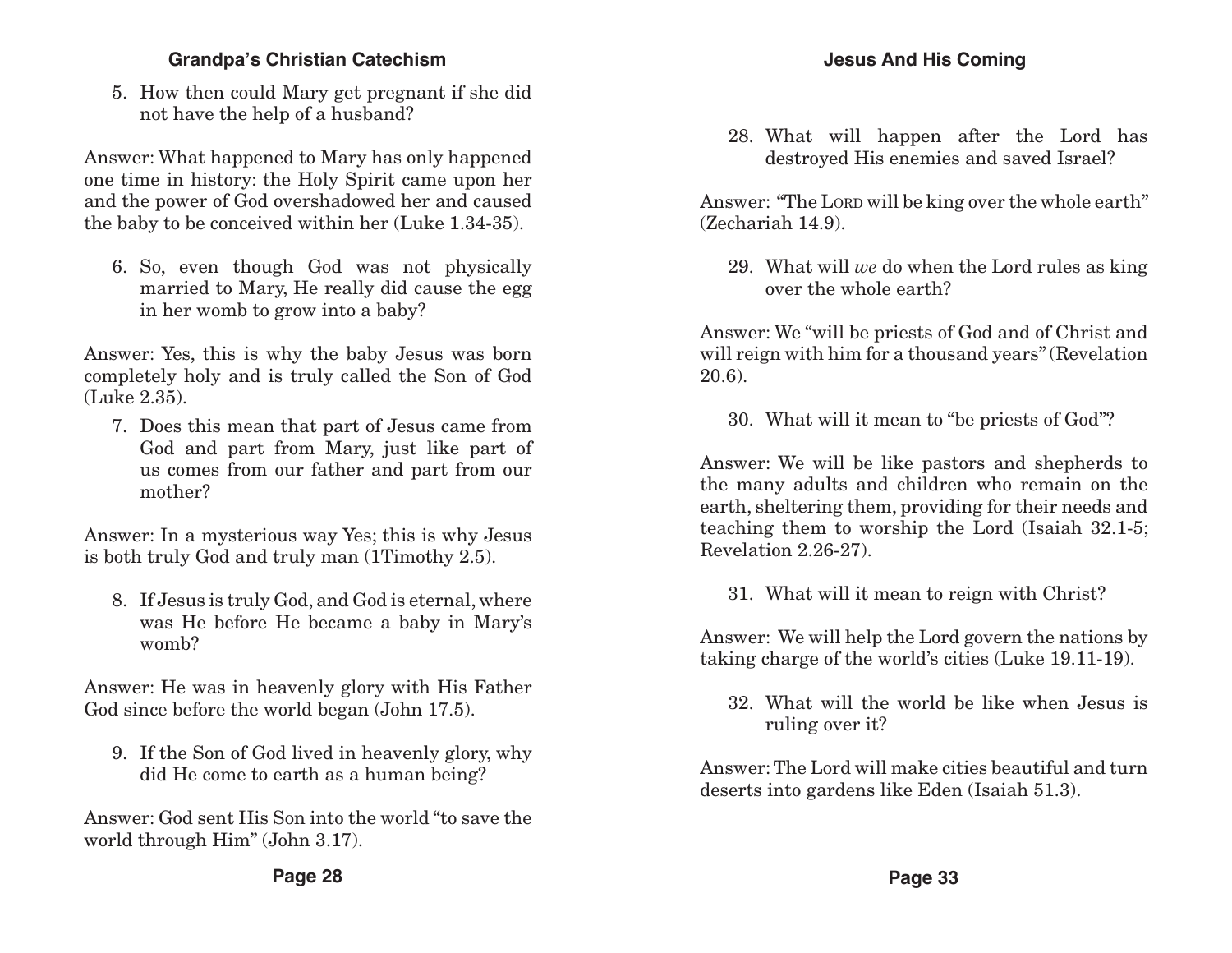23. Are you saying that we will look like Jesus?

Answer: We will have glorious, immortal bodies like Jesus, but more importantly, we will be free from sin and perfectly loving like Him (Philippians 3.21 and 1 Corinthians 15.49).

24. What will happen after we are changed and caught up to meet Jesus in the clouds?

Answer: The Lord will fight against His enemies and the enemies of His people Israel (Zechariah 14.3).

25. Won't the Israelites be caught up to meet the Lord in the air with us?

Answer: No, not those whose hearts are hardened and who do not yet believe in Jesus (Romans 11.25).

26. What will happen to those Israelites?

Answer: The LORD says, "They will look on me, the one they have pierced, and they will mourn for him as one mourns for an only child, and grieve bitterly for him as one grieves for a firstborn son" (Zechariah 12.10).

27. Does that mean the Israelites will repent?

Answer: Yes, "On that day a fountain will be opened to the house of David and the inhabitants of Jerusalem, to cleanse them from sin and impurity" … "and so all Israel will be saved" (Zechariah 13.1 and Romans 11.26).

10. So the Son of God came to earth in obedience to His Father God?

Answer: Yes, Jesus did not come on his own, but God the Father sent Him (John 8.42).

11. Why is that important?

Answer: It's important to understand that when Jesus spoke to people, He did not speak of His own accord, but the Father who sent Him commanded Him "what to say and how to say it" (John 12.49 and 14.24).

12. We can be sure that Jesus spoke the truth then! What did Jesus say about Himself?

Answer: In the gospel of John, Jesus said:

- A. I AM the Messiah (4.26)
- B. I AM the Bread of Life (6.51)
- C. I AM the Light of the World (8.12)
- D. I AM the Witness (8.18)
- E. Before Abraham was I AM (8.58)
- F. I AM the Gate for the sheep (10.7-9)
- G. I AM the Good Shepherd (10.11)
- H. I AM the Resurrection and the Life (11.25)
- I. I AM the Way and the Truth and the Life  $(14.6)$
- J. I AM the True Vine (15.1).